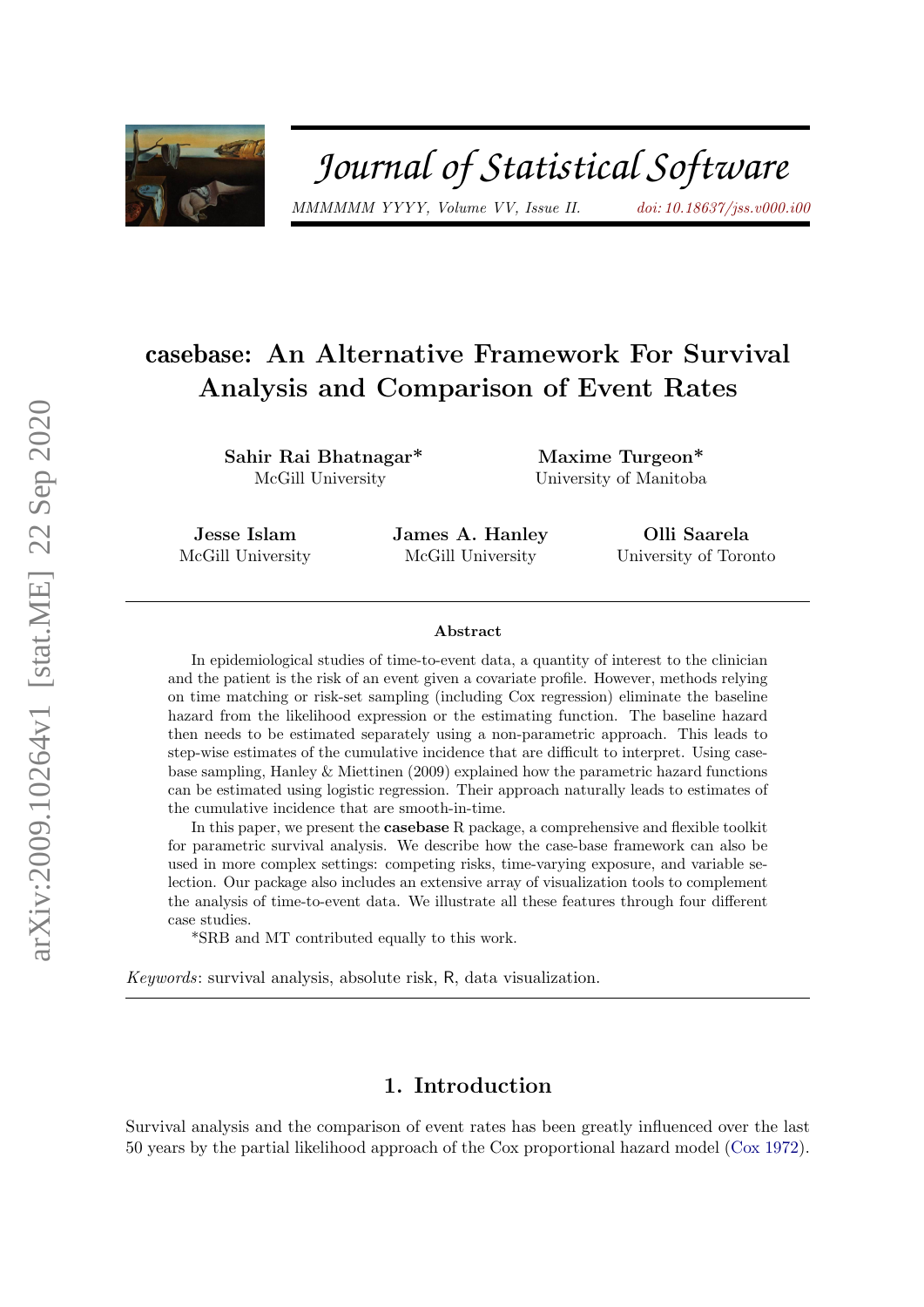This approach provides a flexible way of assessing the influence of covariates on the hazard function, without the need to specify a parametric survival model. This flexibility comes at the cost of decoupling the baseline hazard from the effect of the covariates. To recover the whole survival curve—or the cumulative incidence function (CIF)—we then need to separately estimate the baseline hazard [\(Breslow](#page-26-0) [1972\)](#page-26-0). This in turn leads to stepwise estimates of the survival function that can be difficult to interpret.

From the perspective of clinicians and their patients, the most relevant quantity is often the 5- or 10-year risk of experiencing a certain event given the patient's particular circumstances, and not the hazard ratio between a treatment and control group. Therefore, to make sound clinical decisions, it is important to accurately estimate the full hazard function, which can subsequently be used to estimate the cumulative incidence function (CIF). Using a parametric estimator of the hazard function leads to a smooth function of time; as a consequence, the CIF and the survival function estimates also vary smoothly over time.

With the goal of fitting smooth-in-time hazard functions, Hanley & Miettinen [\(2009\)](#page-27-1) proposed a general framework for estimating fully parametric hazard models via logistic regression. Their main idea is simple: comparing person-moments when the event of interest occurred with moments when patients were at risk. Their approach handles censored data effortlessly and provides users familiar with generalized linear models a natural way of fitting parametric survival models. Moreover, their framework is very flexible: general functions of time can be estimated (e.g. using splines or general additive models), and hence these models retain some of the flexibility of Cox's partial likelihood approach. And since the unit of analysis is a person moment, time-varying covariates can also easily be included in this framework.

Logistic regression had already been used in the context of discrete-time survival modeling [\(Cox](#page-27-0) [1972\)](#page-27-0). But in the context of continuous-time survival modeling, using the framework of logistic regression opens the door to an extensive array of powerful modeling tools. Indeed, lasso and elastic-net regression can be used to select variables that are associated with the hazard function. Logistic regression can also be replaced by multinomial regression to analyse data with multiple competing events.

In this article, we present the casebase package [\(Bhatnagar, Turgeon, Islam, Saarela, and](#page-26-1) [Hanley](#page-26-1) [2020\)](#page-26-1) implemented in R [\(R Core Team](#page-28-0) [2020\)](#page-28-0), for parametric survival analysis that combines the ideas of Hanley & Miettinen [\(2009\)](#page-27-1) into a simple interface. The purpose of the casebase package is to provide practitioners with an easy-to-use software tool to compute a patient's risk (or cumulative incidence) of an event, conditional on a particular patient's covariate profile. Our package retains the flexibility of case-base sampling and the familiar interface of the glm function. It also provides tools for variable selection and competing-risk analysis. In addition, we provide extensive visualization tools.

In what follows, we first recall some theoretical details on case-base sampling and its use for estimating parametric hazard functions. We then give a short review of existing R packages that implement comparable features as casebase. Next, we provide some details about the implementation of case-base sampling in our package, and we give a brief survey of its main functions. This is followed by four case studies that illustrate the flexibility and capabilities of casebase. We show how the same framework can be used for competing risk analyses, penalized estimation, and for studies with time-dependent exposures. Finally, we end the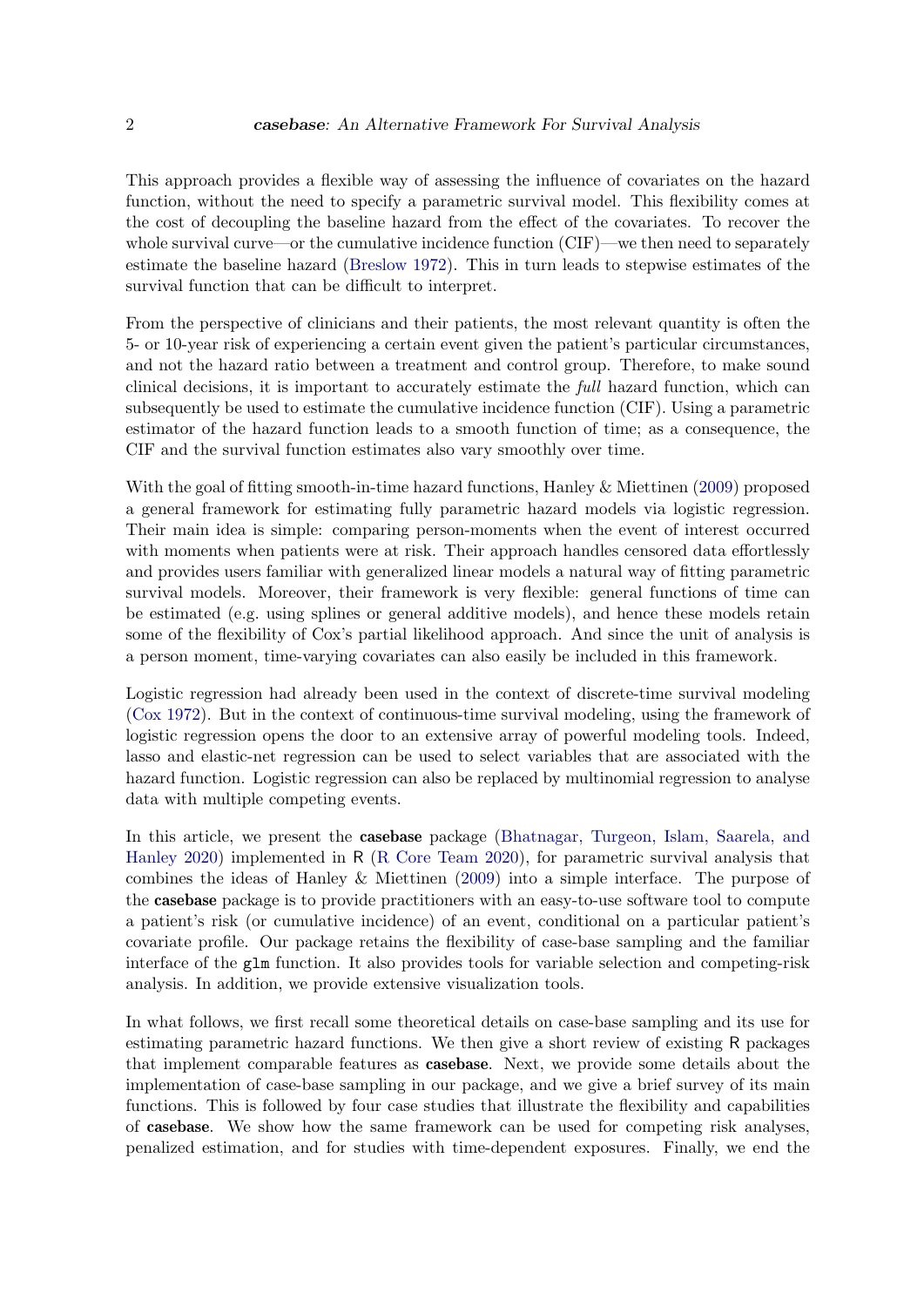article with a discussion of the results and of future directions.

# 2. Theoretical details

<span id="page-2-0"></span>As discussed in Hanley & Miettinen [\(2009\)](#page-27-1), the key idea behind case-base sampling is to sample from the study base a finite amount of *person moments*. These person moments are indexed by both an individual in the study and a time point, and therefore each person moment has a covariate profile, an exposure status and an outcome status attached to it. We note that there is only a finite number of person moments associated with the event of interest (what Hanley & Miettinen call the *case series*). Case-base sampling refers to the sampling from the base of a representative finite sample called the base series.

#### 2.1. Likelihood and estimating function

To describe the theoretical foundations of case-base sampling, we use the framework of counting processes. In what follows, we abuse notation slightly and omit any mention of  $\sigma$ -algebras. Instead, following Aalen *et al* [\(2008\)](#page-26-2), we use the placeholder "past" to denote the past history of the corresponding process. The reader interested in more details can refer to Saarela & Arjas [\(2015\)](#page-28-1) and Saarela [\(2016\)](#page-28-2). First, let  $N_i(t) \in \{0, 1\}$  be counting processes corresponding to the event of interest for individual  $i = 1, \ldots, n$ . For simplicity, we will consider Type I censoring due to the end of follow-up at time  $\tau$  (the general case of non-informative censoring is treated in Saarela [\(2016\)](#page-28-2)). We assume a continuous time model, which implies that the counting process jumps are less than or equal to one. We are interested in modeling the hazard functions  $\lambda_i(t)$  of the processes  $N_i(t)$ , and which satisfy

$$
\lambda_i(t)dt = E[dN_i(t) | past].
$$

Next, we model the base series sampling mechanism using non-homogeneous Poisson processes  $R_i(t) \in \{0, 1, 2, \ldots\}$ , with the person-moments where  $dR_i(t) = 1$  constituting the base series. The process  $Q_i(t) = R_i(t) + N_i(t)$  then counts both the case and base series person-moments contributed by individual  $i$ . This process is typically defined by the user via its intensity function  $\rho_i(t)$ . The process  $Q_i(t)$  is characterized by  $E[dQ_i(t) | past] = \lambda_i(t)dt + \rho_i(t)dt$ .

If the hazard function  $\lambda_i(t;\theta)$  is parametrized in terms of  $\theta$ , we could define an estimator  $\hat{\theta}$ by maximization of the likelihood expression

$$
L_0(\theta) = \prod_{i=1}^n \exp\left\{-\int_0^{\min(t_i,\tau)} \lambda_i(t;\theta)dt\right\} \prod_{i=1}^n \prod_{t \in [0,\tau)} \lambda_i(t;\theta)^{dN_i(t)},
$$

where  $\prod_{t\in[0,u)}$  represents a product integral from 0 to u, and where  $t_i$  is the event time for individual  $i$ . However, the integral over time makes the computation and maximization of  $L_0(\theta)$  challenging.

Case-base sampling allows us to avoid this integral. By conditioning on a sampled personmoment, we get individual likelihood contributions of the form

$$
P(dN_i(t) | dQ_i(t) = 1, \text{past}) \overset{\theta}{\propto} \frac{\lambda_i(t; \theta)^{dN_i(t)}}{\rho_i(t) + \lambda_i(t; \theta)}.
$$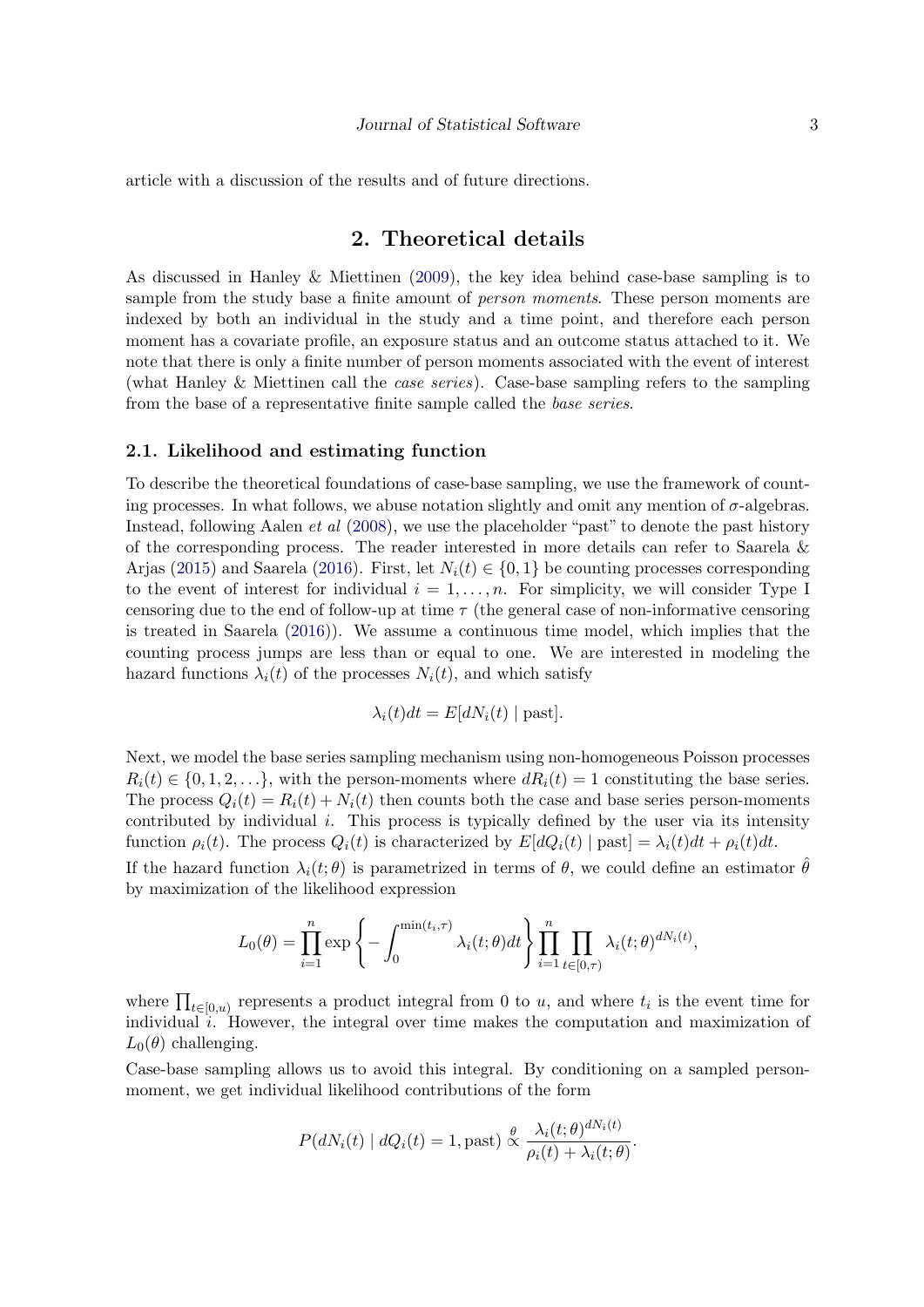Therefore, we can define an estimating function for  $\theta$  as follows:

<span id="page-3-1"></span>
$$
L(\theta) = \prod_{i=1}^{n} \prod_{t \in [0,\tau)} \left( \frac{\lambda_i(t; \theta)^{dN_i(t)}}{\rho_i(t) + \lambda_i(t; \theta)} \right)^{dQ_i(t)}.
$$
 (1)

When a logarithmic link function is used for modeling the hazard function, the above expression is of a logistic regression form with an offset term  $\log(1/\rho_i(t))$ . Note that the sampling units selected in the case-base sampling mechanism are person-moments, rather than individuals, and the parameters to be estimated are hazards or hazard ratios rather than odds or odds ratios. Generally, an individual can contribute more than one person-moment, and thus the terms in the product integral are not independent. Nonetheless, Saarela [\(2016\)](#page-28-2) showed that the logarithm of this estimating function has mean zero at the true value  $\theta = \theta_0$ , and that the resulting estimator  $\hat{\theta}$  is asymptotically normally distributed.

In Hanley & Miettinen [\(2009\)](#page-27-1), the authors suggest sampling the base series *uniformly* from the study base. In terms of Poisson processes, their sampling strategy corresponds essentially to a time-homogeneous Poisson process with hazard equal to  $\rho_i(t) = b/B$ , where b is the number of sampled observations in the base series, and  $B$  is the total population-time for the study base (e.g. the sum of all individual follow-up times). More complex examples are also possible; see for example Saarela & Arjas  $(2015)$ , where the intensity functions for the sampling mechanism are proportional to the cardiovascular disease event rate given by the Framingham score. Non-uniform sampling mechanisms can increase the efficiency of the case-base estimators.

#### 2.2. Common parametric models

Let  $q(t; X)$  be the linear predictor such that  $log(\lambda(t; X)) = q(t; X)$ . Different functions of t lead to different parametric hazard models. The simplest of these models is the one-parameter exponential distribution which is obtained by taking the hazard function to be constant over the range of t:

$$
log(\lambda(t;X)) = \beta_0 + \beta_1 X.
$$
\n(2)

<span id="page-3-3"></span><span id="page-3-2"></span>In this model, the instantaneous failure rate is independent of  $t<sup>1</sup>$  $t<sup>1</sup>$  $t<sup>1</sup>$ The Gompertz hazard model is given by including a linear term for time:

$$
log(\lambda(t;X)) = \beta_0 + \beta_1 t + \beta_2 X.
$$
\n(3)

<span id="page-3-4"></span>Use of  $log(t)$  yields the Weibull hazard which allows for a power dependence of the hazard on time [\(Kalbfleisch and Prentice](#page-27-2) [2011\)](#page-27-2):

$$
log(\lambda(t;X)) = \beta_0 + \beta_1 log(t) + \beta_2 X.
$$
\n(4)

#### 2.3. Competing-risk analysis

<span id="page-3-0"></span><sup>&</sup>lt;sup>1</sup>The conditional chance of failure in a time interval of specified length is the same regardless of how long the individual has been in the study. This is also known as the memoryless property [\(Kalbfleisch and Prentice](#page-27-2) [2011\)](#page-27-2).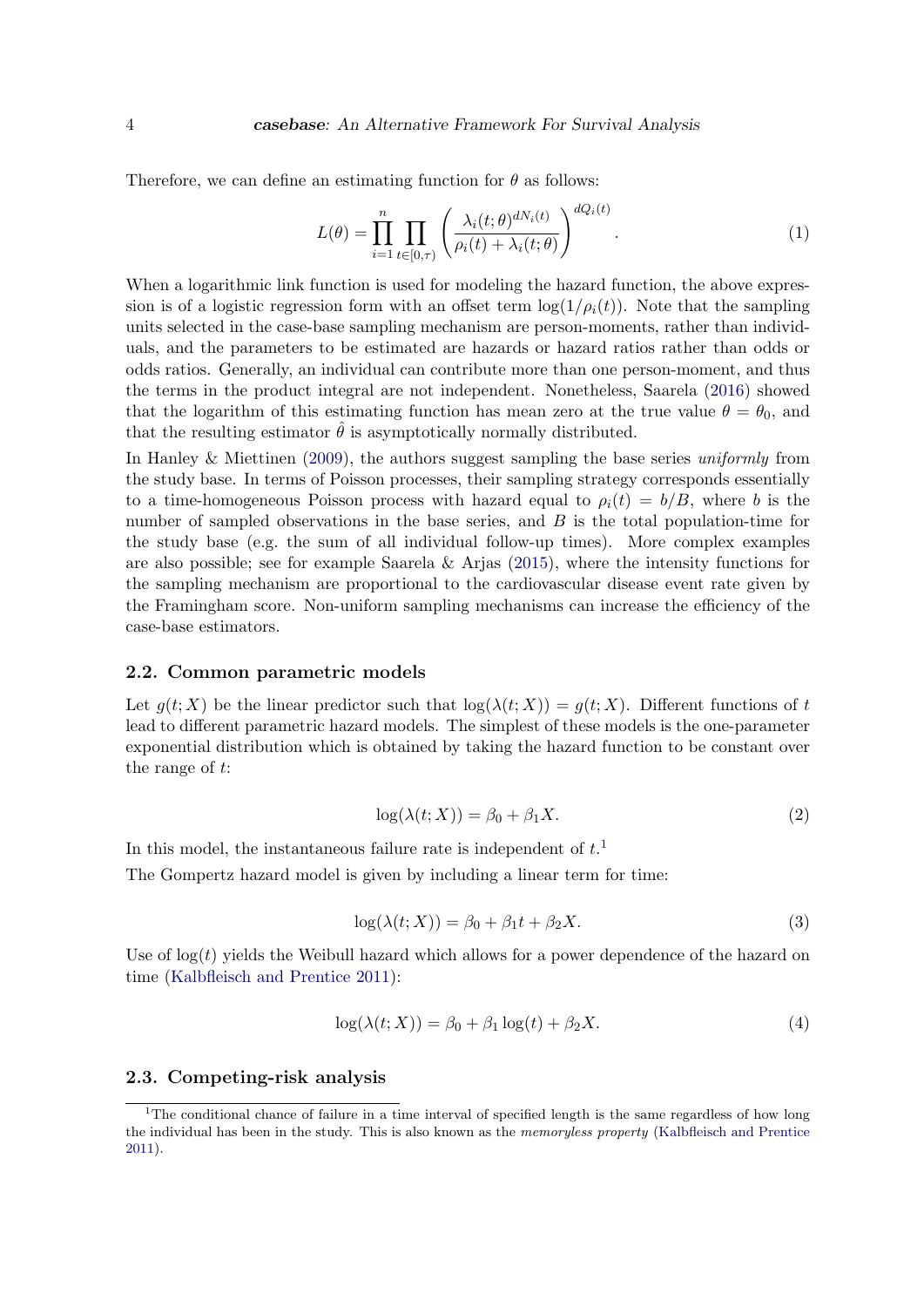Case-base sampling can also be used in the context of competing-risk analyses. Assuming there are J competing events, we can show that each person-moment's contribution to the likelihood is of the form

$$
\frac{\lambda_j(t)^{dN_j(t)}}{\rho(t) + \sum_{j=1}^J \lambda_j(t)},
$$

where  $N_j(t)$  is the counting process associated with the event of type j and  $\lambda_j(t)$  is the corresponding cause-specific hazard function. As may be expected, this functional form is similar to the terms appearing in the likelihood function for multinomial regression.<sup>[2](#page-4-0)</sup>

#### 2.4. Variable selection

To perform variable selection on the regression parameters  $\theta \in \mathbb{R}^p$  of the hazard function, we can add a penalty to the likelihood and optimise the following equation:

<span id="page-4-1"></span>
$$
\min_{\theta \in \mathbb{R}^p} -\ell(\theta) + \sum_{j=1}^p w_j P(\theta_j; \lambda, \alpha) \tag{5}
$$

where  $\ell(\theta) = \log L(\theta)$  is the log of the likelihood function given in [\(1\)](#page-3-1),  $P(\theta_i; \lambda, \alpha)$  is a penalty term controlled by the non-negative regularization parameters  $\lambda$  and  $\alpha$ , and  $w_i$  is the penalty factor for the jth covariate. These penalty factors serve as a way of allowing parameters to be penalized differently. For example, we could set the penalty factor for time to be 0 to ensure it is always included in the selected model.

#### 3. Existing packages

Survival analysis is an important branch of applied statistics and epidemiology. Accordingly, there is already a vast ecosystem of R packages implementing different methodologies. In this section, we describe how the functionalities of casebase compare to these packages.

At the time of writing, a cursory examination of CRAN's task view on survival analysis reveals that there are over 250 packages related to survival analysis [\(Allignol and Latouche](#page-26-3) [2019\)](#page-26-3). For the purposes of this article, we restricted our review to packages that implement at least one of the following features: parametric modeling, non-proportional hazard models, competing risk analysis, penalized estimation, and CIF estimation. By searching for appropriate keywords in the DESCRIPTION file of these packages, we found 60 relevant packages. These 60 packages were then manually examined to determine which ones are comparable to casebase. In particular, we excluded packages that were focused on a different set of problems, such as frailty and multi-state models. The remaining 14 packages appear in Table [1,](#page-6-0) along with some of the functionalities they offer.

Parametric survival models are implemented in a handful of packages: **CFC** [\(2019\)](#page-28-3), **flexsurv**  $(2016)$ , **SmoothHazard**  $(2017)$ , **rsptm2**  $(2019)$ , **mets**  $(2014)$ , and **survival**  $(2015)$ . The types of

$$
\log\left(\frac{P(Y=j\mid X)}{P(Y=J\mid X)}\right)=X^T\beta_j, \qquad j=1,\ldots,J-1.
$$

<span id="page-4-0"></span><sup>2</sup>Specifically, it corresponds to the following parametrization: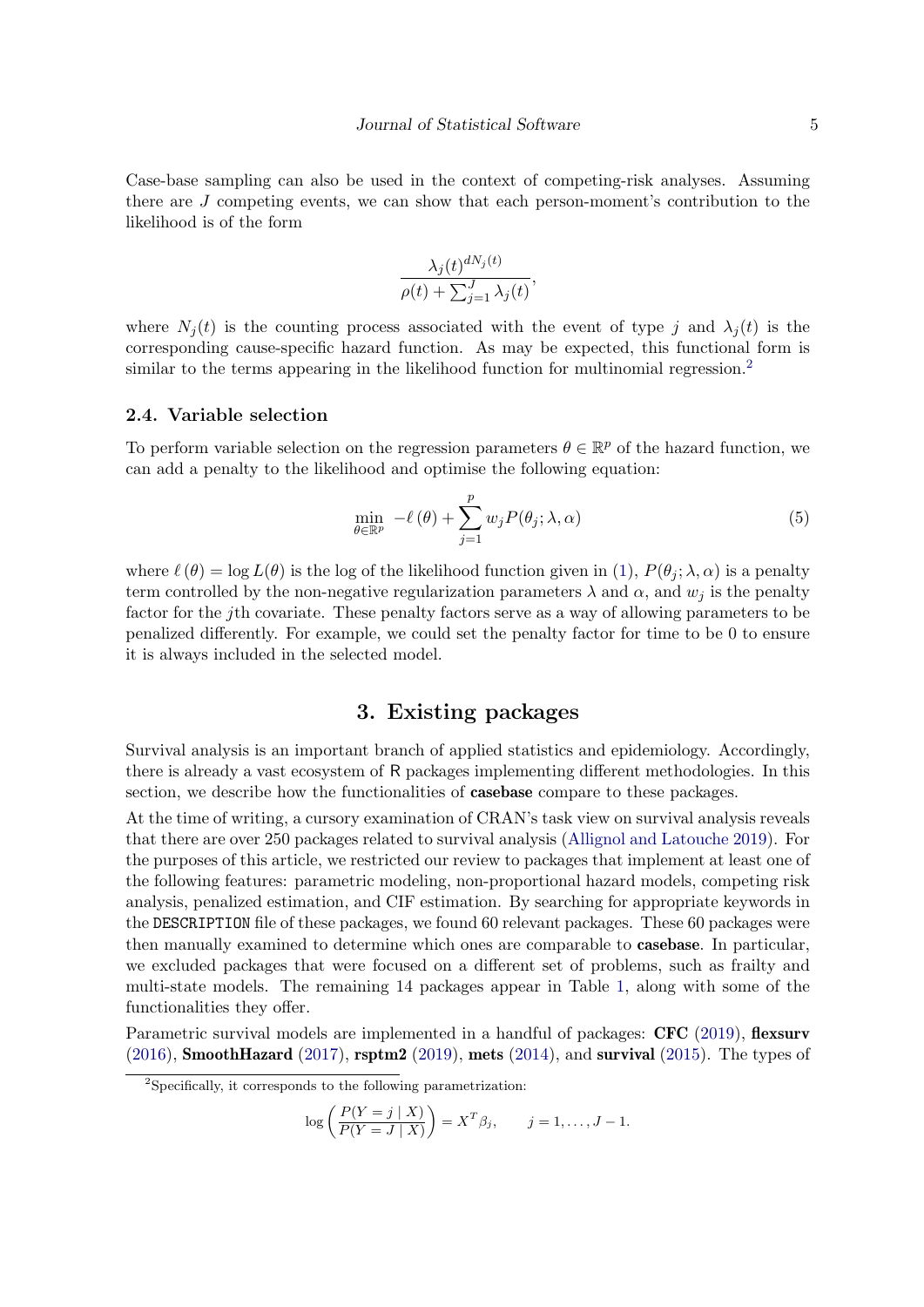models they allow vary for each package. For example, SmoothHazard is limited to Weibull distributions [\(2017\)](#page-28-4), whereas both **flexsurv** and **survival** allow users to supply any distribution of their choice. Also, flexsurv, smoothhazard, mets and rstpm2 also have the ability to model the effect of time using splines, which allows flexible modeling of the hazard function. Moreover, **flexsurv** has the ability to estimate both scale and shape parameters for a variety of parametric families. As discussed above, casebase can model any parametric family whose loghazard can be expressed as a linear combination of covariates (including time). Therefore, our package allows the user to model the effect of time using splines. Also, by including interaction terms between covariates and time, it also allows users to fit (non-proportional) time-varying coefficient models. However, we do not explicitly model any shape parameter, unlike flexsurv.

Several packages implement penalized estimation for the Cox model:  $g$ lmnet [\(2011\)](#page-28-7),  $g$ lmpath [\(2018\)](#page-28-8), penalized [\(2010\)](#page-27-5), riskRegression [\(2019\)](#page-27-6). Moreover, some packages also include penalized estimation in the context of Cox models with time-varying coefficients: elastic-net penalization with  $\text{CoxRidge}$  [\(2015\)](#page-28-6) and  $\text{rstpm2}$  [\(2019\)](#page-27-4), while survival (2015) has an implementation of ridge-penalized estimation. On the other hand, our package casebase provides penalized estimation of the hazard function. To our knowledge, casebase and rsptm2 are the only packages to offer this functionality.

Next, several R packages implement methodologies for competing risk analysis; for a different perspective on this topic, see Mahani  $\&$  Sharabiani [\(2019\)](#page-28-3). The package **cmprsk** provides methods for cause-specific subdistribution hazards, such as in the Fine-Gray model [\(1999\)](#page-27-7). On the other hand, the package CFC estimates cause-specific CIFs from unadjusted, non-parametric survival functions. Our package casebase also provides functionalities for competing risk analysis by estimating parametrically the cause-specific hazards. From these quantities, we can then estimate the cause-specific CIFs.

Finally, several packages include functions to estimate the CIF. The corresponding methods generally fall into two categories: transformation of the estimated hazard function, and semi-parametric estimation of the baseline hazard. The first category broadly corresponds to parametric survival models, where the full hazard is explicitly modeled. Using this estimate, the survival function and the CIF can be obtained using their functional relationships (see Equations [6](#page-9-0) and [7](#page-10-0) below). Packages providing this functionality include CFC, flexsurv, mets, and survival. Our package casebase also follows this approach for both single-event and competing-risk analyses. The second category outlined above broadly corresponds to semi-parametric models. These models do not model the full hazard function, and therefore the baseline hazard needs to be estimated separately in order to estimate the survival function. This is achieved using semi-parametric estimators (e.g. Breslow's estimator) or parametric estimators (e.g. spline functions). Packages that implement this approach include riskRegression, rstpm2, and survival. As mentioned in the introduction, a key distinguishing factor between these two approaches is that the first category leads to smooth estimates of the cumulative incidence function, whereas the second category often produces estimates in the form of stepwise functions. Providing smooth estimates of the CIF was one of the main motivations for introducing case-base sampling in survival analysis.

# 4. Implementation details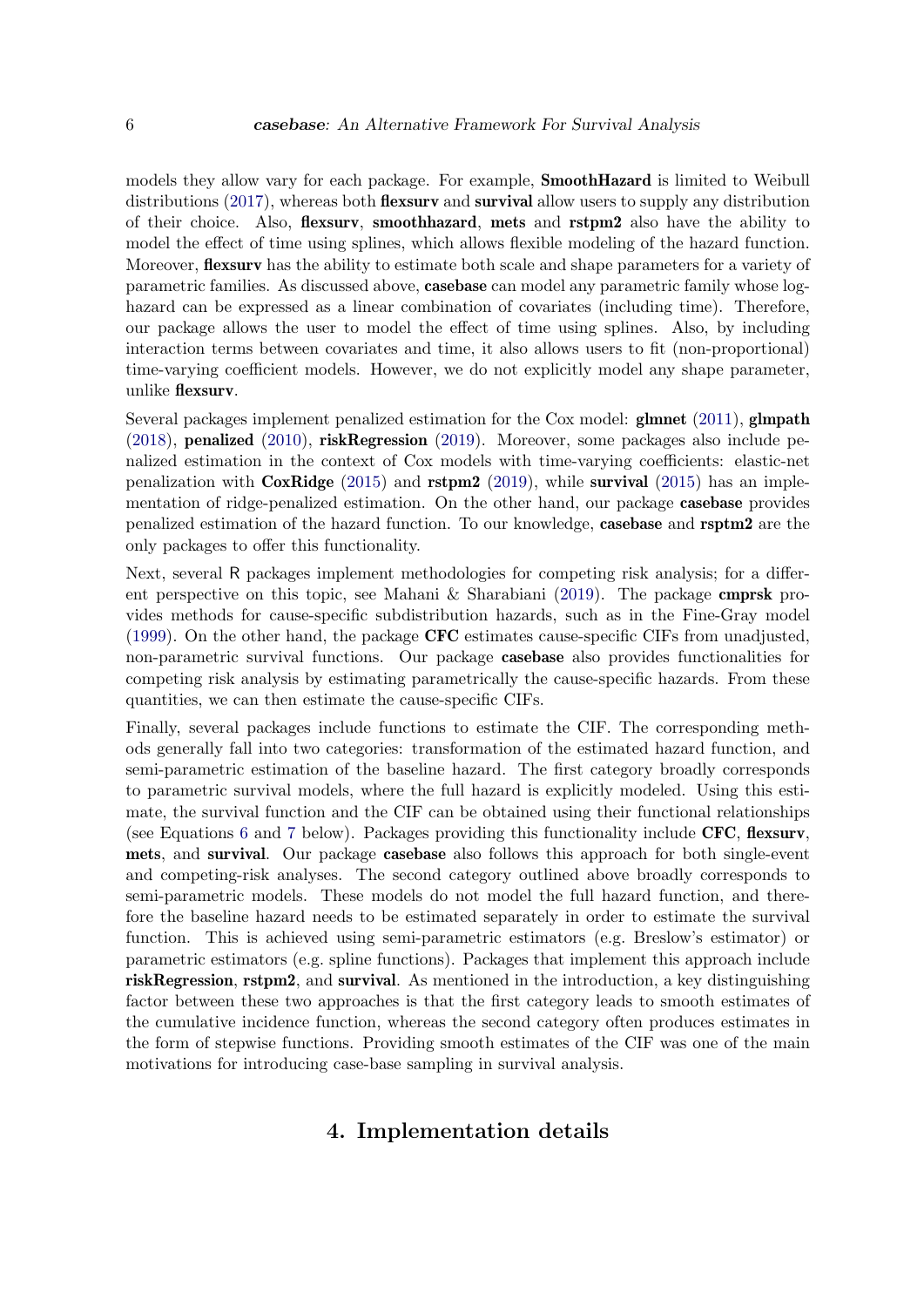| Package        | Competing<br>Risks | <b>Allows</b><br>Non PH | Penalized<br>Regression | Splines Parametric Parametric | Semi | Interval/Left<br>Censoring | Absolute<br>Risk |
|----------------|--------------------|-------------------------|-------------------------|-------------------------------|------|----------------------------|------------------|
| casebase       |                    |                         |                         |                               |      |                            |                  |
| CFC            |                    |                         |                         |                               |      |                            |                  |
| cmprsk         |                    |                         |                         |                               |      |                            |                  |
| CoxRidge       |                    |                         |                         |                               |      |                            |                  |
| crrp           |                    |                         |                         |                               |      |                            |                  |
| fastcox        |                    |                         |                         |                               |      |                            |                  |
| flexrsury      |                    |                         |                         |                               |      |                            |                  |
| flexsury       |                    |                         |                         |                               |      |                            |                  |
| glmnet         |                    |                         |                         |                               |      |                            |                  |
| glmpath        |                    |                         |                         |                               |      |                            |                  |
| mets           |                    |                         |                         |                               |      |                            |                  |
| penalized      |                    |                         |                         |                               |      |                            |                  |
| riskRegression |                    |                         |                         |                               |      |                            |                  |
| rstpm2         |                    |                         |                         |                               |      |                            |                  |
| SmoothHazard   |                    |                         |                         |                               |      |                            |                  |
| survival       |                    |                         |                         |                               |      |                            |                  |

<span id="page-6-0"></span>Table 1: Comparison of various R packages for survival analysis based on several defining features. Competing Risks: whether or not an implementation for competing risks is present. Allows Non PH: permits models for non-proportional hazards. Penalized Regression: allows for a penalty term on the regression coefficients when estimating hazards (e.g. lasso or ridge). **Splines**: permits a flexible fit on time through the use of splines. **Parametric**: implementation for parametric models. **Semi-parametric**: implementation for semi-parametric models. Interval/left censoring: models for interval and left-censoring. If this is not selected, the package only handles right-censoring. Absolute Risk: computation for survival curves, cumulative incidence or cumulative hazard is readily available.

The functions in the casebase package can be divided into two categories: 1) exploratory data analysis, in the form of population-time plots; and 2) parametric modeling of the hazard function. We strove for compatibility with both data.frames and data.tables; this can be seen in the coding choices we made and the unit tests we wrote.

#### 4.1. Population-time plots

Population-time plots are a descriptive visualization of incidence density, where aggregate person-time is represented by area and events as points within the area. The case-base sampling approach described in Section [2](#page-2-0) can be visualized in the form of a population time plot. These plots are extremely informative graphical displays of survival data and should be one of the first steps in an exploratory data analysis. The popTime function and plot method facilitate this task:

- 1. The casebase::popTime function takes as input the original dataset along with the column names corresponding to the timescale, the event status and an exposure group of interest (optional). This will create an object of class popTime.
- 2. The corresponding plot method for the object created in Step 1 can be called to create the population time plot with several options for customizing the aesthetics.

By splitting these tasks, we give flexibility to the user. While the method call in Step 2 allows further customization by using the **ggplot2** [\(Wickham](#page-28-10) [2016\)](#page-28-10) family of functions, users may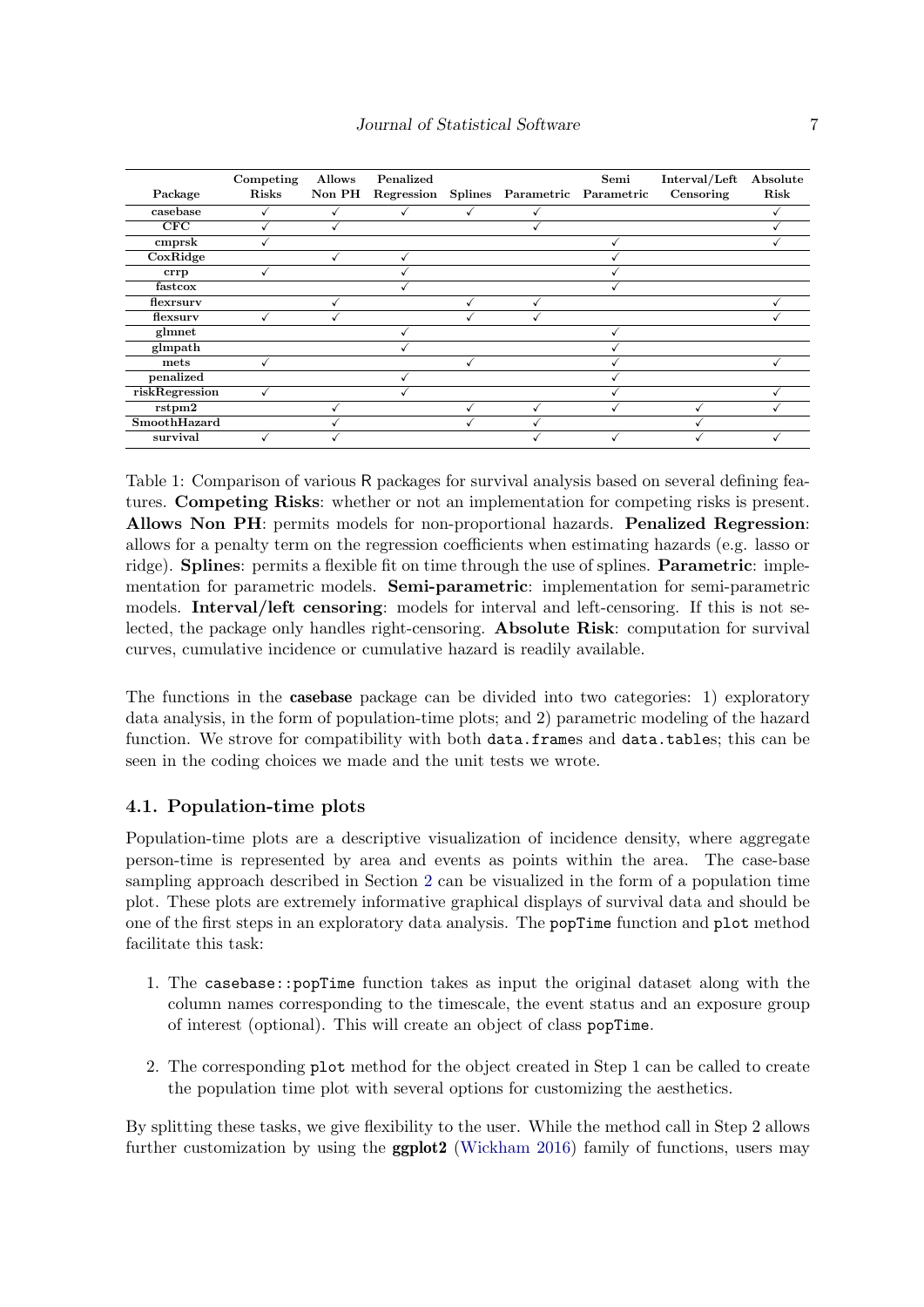choose the graphics system of their choice to create population-time plots from the object created in Step 1.

To illustrate these functions, we will use data from the European Randomized Study of Prostate Cancer Screening (ERSPC) (Schröder, Hugosson, Roobol, Tammela, Ciatto, Ne[len, Kwiatkowski, Lujan, Lilja, Zappa](#page-28-11) et al. [2009\)](#page-28-11) which was extracted using the approach described in Liu *et al.* [\(2014\)](#page-28-12). This dataset is available through the **casebase** package. It contains the individual observations for 159,893 men from seven European countries, who were between the ages of 55 and 69 years when recruited for the trial.

We first create the necessary dataset for producing the population time plot using the popTime function. In this example, we stratify the plot by treatment group. The resulting object inherits from class popTime and stores the exposure variable as an attribute:

```
R> pt_object <- casebase::popTime(ERSPC, time = "Follow.Up.Time",
                                  + event = "DeadOfPrCa", exposure = "ScrArm")
R> inherits(pt_object, "popTime")
#> [1] TRUE
R> attr(pt_object, "exposure")
#> [1] "ScrArm"
```
We then pass this object to the corresponding plot method:

```
R> plot(pt_object, add.base.series = TRUE)
```
Figure [1](#page-8-0) is built sequentially by first adding a layer for the area representing the population time in gray, with subjects having the least amount of observation time plotted at the top of the y-axis. We immediately notice a distinctive stepwise shape in the population time area. This is due to the randomization of the Finnish cohorts which were carried out on January 1 of each of year from 1996 to 1999. Coupled with the uniform December 31 2006 censoring date, this led to large numbers of men with exactly 11, 10, 9 or 8 years of follow-up. Tracked backwards in time (i.e. from right to left), the population-time plot shows the recruitment pattern from its beginning in 1991, and the January 1 entries in successive years. Tracked forwards in time (i.e. from left to right), the plot for the first three years shows attrition due entirely to death (mainly from other causes). Since the Swedish and Belgian centres were the last to complete recruitment in December 2003, the minimum potential follow-up is three years. Tracked further forwards in time (i.e. after year 3) the attrition is a combination of deaths and staggered entries. As we can see, population-time plots summarise a wealth of information about the study into a simple graph.

Next, layers for the case series and base series are added. The y-axis location of each case moment is sampled at random vertically on the plot to avoid having all points along the upper edge of the gray area. By randomly distributing the cases, we can get a sense of the incidence density. In Figure [1,](#page-8-0) we see that more events are observed at later follow-up times. Therefore, a constant hazard model would not be appropriate in this instance as it would overestimate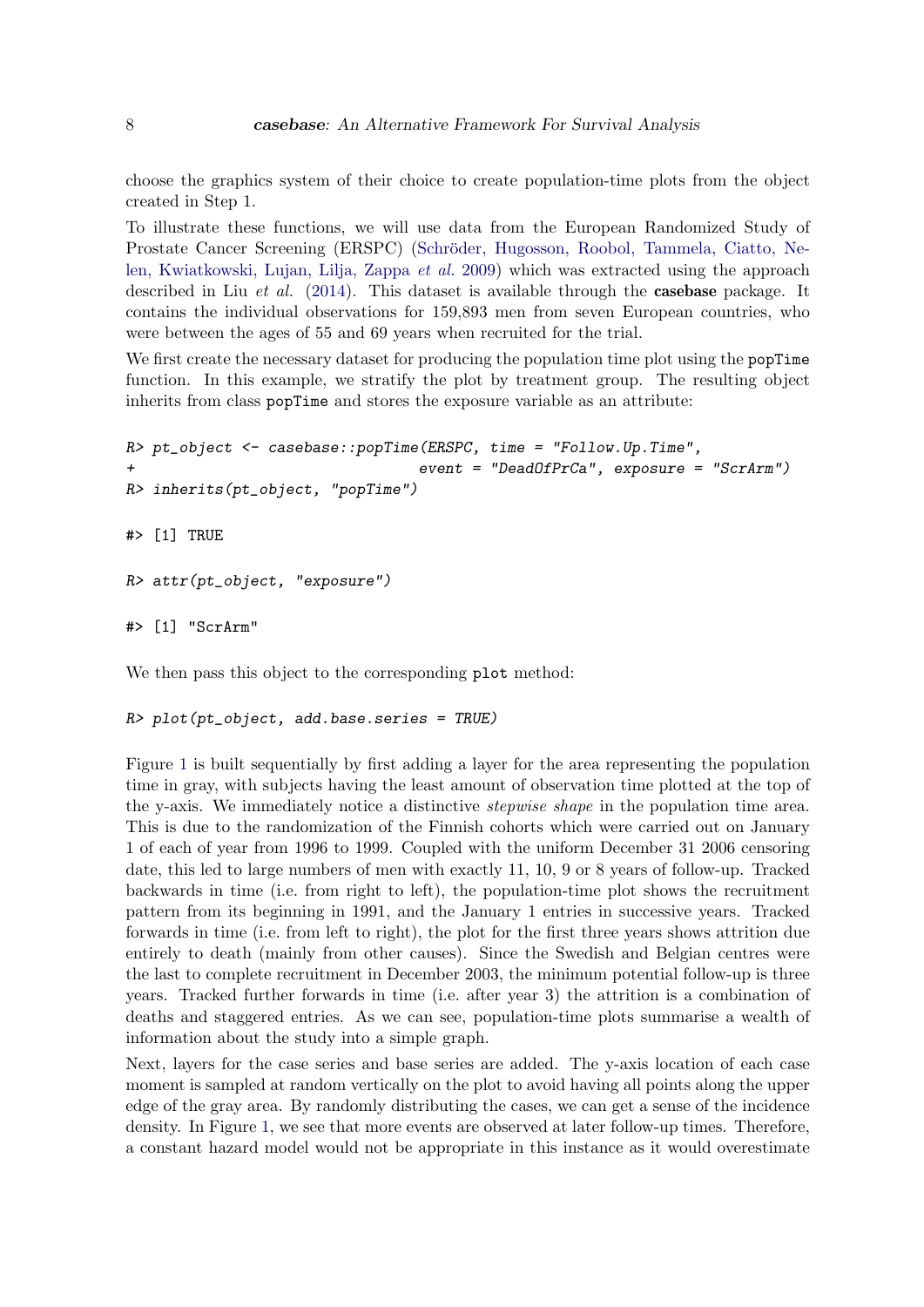

<span id="page-8-0"></span>Figure 1: Population time plots for both treatment arms in the ERSPC dataset. The gray area can be thought of as  $N=88,232$  (control group) and  $N=71,661$  (screening group) rows of infinitely thin rectangles (person-moments). More events are observed at later follow-up times, motivating the use of non-constant hazard models.

the cumulative incidence earlier on in time, and underestimate it later on. Finally, the base series is sampled horizontally with sampling weight proportional to their follow-up time. The reader should refer to the package vignettes for more examples and a detailed description of how to modify the aesthetics of a population-time plot.

#### 4.2. Parametric modeling

The parametric modeling step was separated into three parts:

- 1. case-base sampling;
- 2. estimation of the smooth hazard function;
- 3. estimation of the CIF.

By separating the sampling and estimation functions, we allow the possibility of users implementing more complex sampling scheme (as described in Saarela [\(2016\)](#page-28-2)), or more complex study designs (e.g. time-varying exposure).

The sampling scheme selected for sampleCaseBase was described in Hanley & Miettinen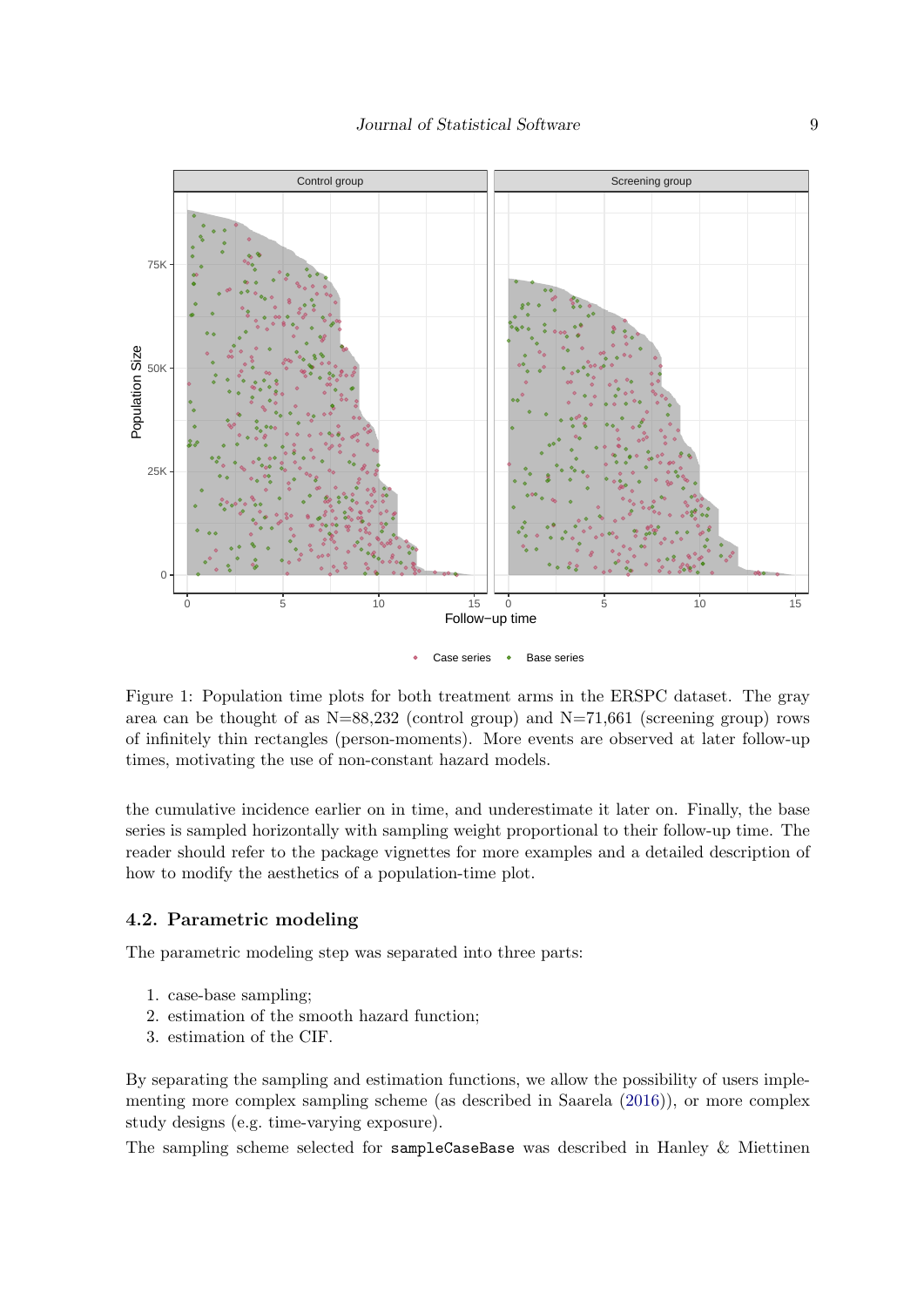[\(2009\)](#page-27-1): we first sample along the "person" axis, proportional to each individual's total followup time, and then we sample a moment uniformly over their follow-up time. This sampling scheme is equivalent to the following picture: imagine representing the total follow-up time of all individuals in the study along a single dimension, where the follow-up time of the next individual would start exactly when the follow-up time of the previous individual ends. Then the base series could be sampled uniformly from this one-dimensional representation of the overall follow-up time. In any case, the output is a dataset of the same class as the input, where each row corresponds to a person-moment. The covariate profile for each such personmoment is retained, and an offset term is added to the dataset. This output could then be used to fit a smooth hazard function, or for visualization of the base series.

Next, the fitting function fitSmoothHazard starts by looking at the class of the dataset: if it was generated from sampleCaseBase, it automatically inherited the class cbData. If the dataset supplied to fitSmoothHazard does not inherit from cbData, then the fitting function starts by calling sampleCaseBase to generate the base series. In other words, users can bypass sampleCaseBase altogether and only worry about the fitting function fitSmoothHazard.

The fitting function retains the familiar formula interface of glm. The left-hand side of the formula should be the name of the column corresponding to the event type. The right-hand side can be any combination of the covariates, along with an explicit functional form for the time variable. Note that non-proportional hazard models can be achieved at this stage by adding an interaction term involving time (cf. Case Study 4 below). The offset term does not need to be specified by the user, as it is automatically added to the formula before calling glm.

To fit the hazard function, we provide several approaches that are available via the family parameter. These approaches are:

- glm: This is the familiar logistic regression.
- glmnet: This option allows for variable selection using the elastic-net [\(Zou and Hastie](#page-29-0) [2005\)](#page-29-0) penalty (cf. Case Study 3). This functionality is provided through the glmnet package [\(Friedman, Hastie, and Tibshirani](#page-27-8) [2010\)](#page-27-8).
- gam: This option provides support for *Generalized Additive Models* via the **mgcv** package [\(Hastie and Tibshirani](#page-27-9) [1987\)](#page-27-9).
- gbm: This option provides support for *Gradient Boosted Trees* via the **gbm** package. This feature is still experimental.

In the case of multiple competing events, the hazard is fitted via multinomial regression as performed by the VGAM package. We selected this package for its ability to fit multinomial regression models with an offset.

Once a model-fit object has been returned by fitSmoothHazard, all the familiar summary and diagnostic functions are available: print, summary, predict, plot, etc. Our package provides one more functionality: it computes risk functions from the model fit. For the case of a single event, it uses the familiar identity

<span id="page-9-0"></span>
$$
S(t) = \exp\left(-\int_0^t \lambda(u;X)du\right).
$$
 (6)

The integral is computed using either the numerical or Monte-Carlo integration. The risk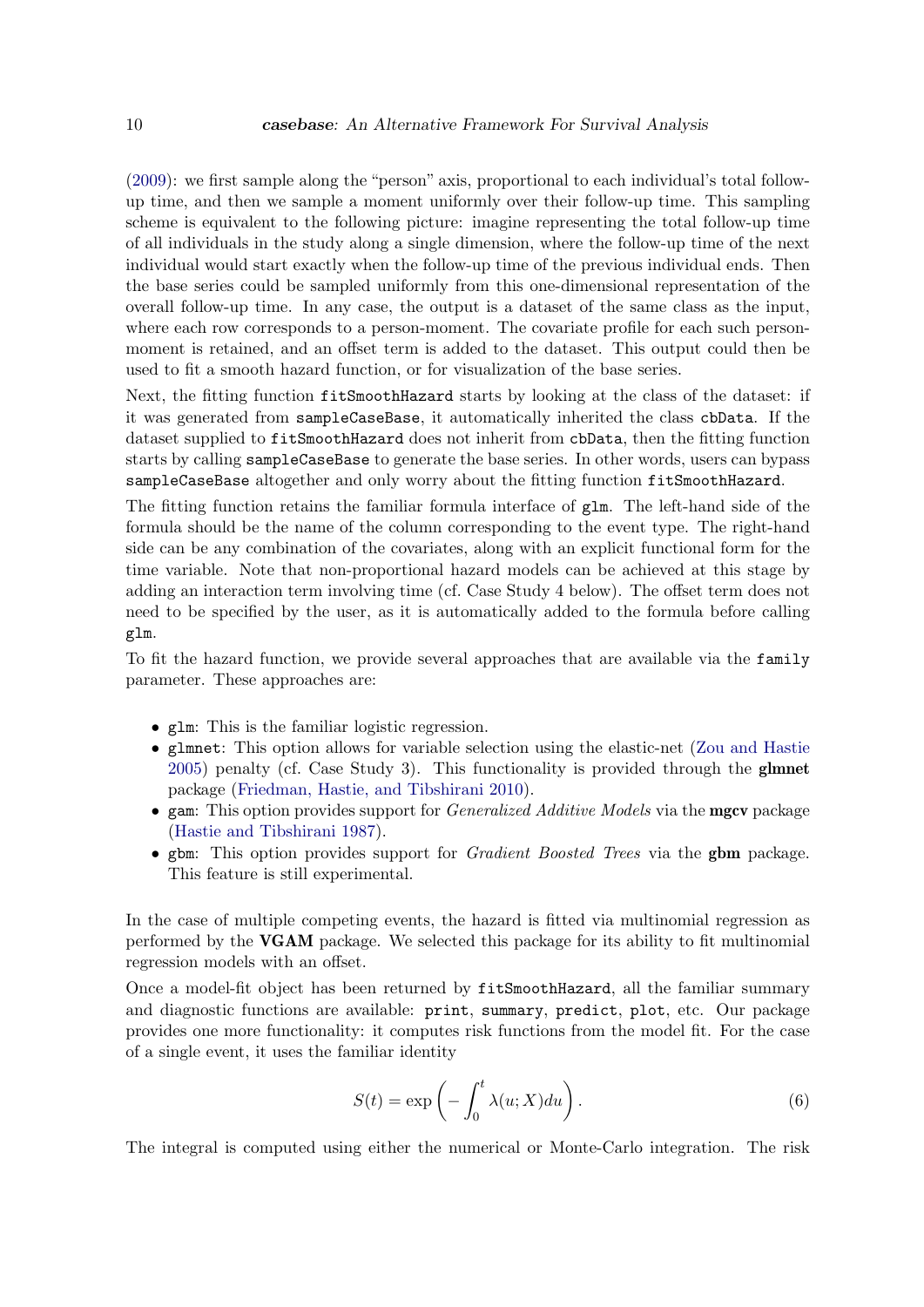function (or cumulative incidence function) is then defined as

<span id="page-10-0"></span>
$$
CI(t) = 1 - S(t). \tag{7}
$$

For the case of a competing-event analysis, the event-specific risk is computed using the following procedure: first, we compute the overall survival function (i.e. for all event types):

$$
S(t) = \exp\left(-\int_0^t \lambda(u;X)du\right), \qquad \lambda(t;X) = \sum_{j=1}^J \lambda_j(t;X).
$$

From this, we can derive the event-specific subdensities:

$$
f_j(t) = \lambda_j(t)S(t).
$$

Finally, by integrating these subdensities, we obtain the event-specific cumulative incidence functions:

$$
CI_j(t) = \int_0^t f_j(u) du.
$$

Again, he integrals are computed using either numerical integration (via the trapezoidal rule) or Monte Carlo integration. This option is controlled by the argument method of the absoluteRisk function.

In the following sections, we illustrate these functionalities in the context of four case studies.

# 5. Case study 1—European Randomized Study of Prostate Cancer Screening

For our first case study, we return to the ERSPC study and investigate the differences in risk between the control and screening arms.

#### 5.1. Different functional forms of time

We fit four models that differ in which functional form of time is used: 1) excluded from the linear predictor as seen in  $(2)$ , 2) linear function as seen in  $(3)$ , 3) log function as seen in  $(4)$ , and 4) a smooth function using cubic B-splines. The models are fit using fitSmoothHazard with the familiar formula interface:

```
R> fmla <- list(exponential = as.formula(DeadOfPrCa \tilde{C} ScrArm),
+ gompertz = as.formula(DeadOfPrCa ~ Follow.Up.Time + ScrArm),
+ weibull = as.formula(DeadOfPrCa ~ log(Follow.Up.Time) + ScrArm),
+ splines = as.formula(DeadOfPrCa ~ bs(Follow.Up.Time) + ScrArm))
R>
R> fits <- lapply(fmla, function(i) {
+ fitSmoothHazard(i, data = ERSPC, ratio = 100)
+ })
```
The output object from fitSmoothHazard inherits from the singleEventCB and glm classes. As such, we can directly use the summary generic: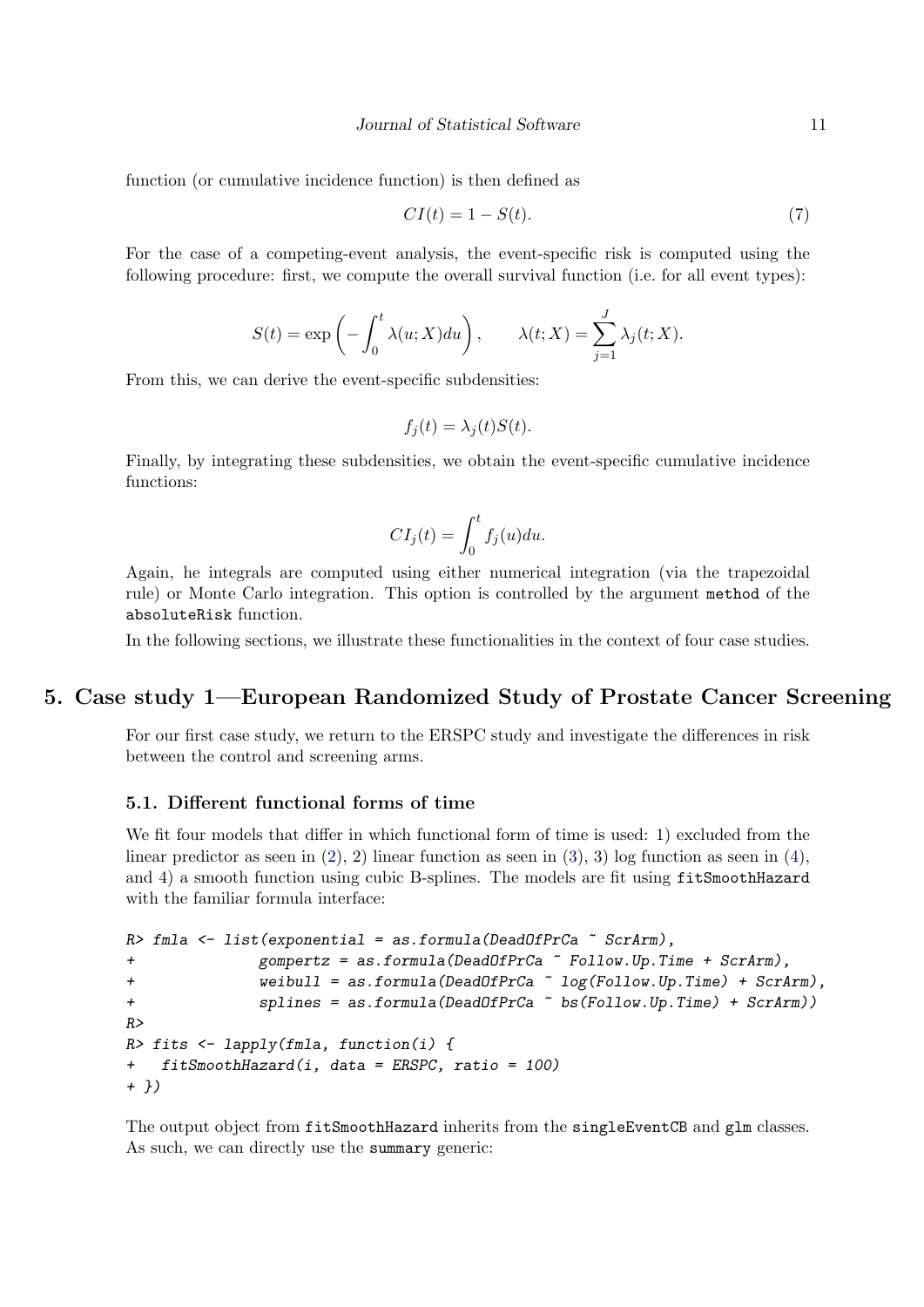```
R> summary(fits[["splines"]])
#>
#> Coefficients:
#> Estimate Std. Error z value Pr(>|z|)
#> (Intercept) -10.2905 0.3185 -32.31 < 2e-16
#> bs(Follow.Up.Time)1 4.3587 0.8008 5.44 5.2e-08
#> bs(Follow.Up.Time)2 2.0890 0.4721 4.42 9.7e-06
#> bs(Follow.Up.Time)3 4.6266 0.6910 6.70 2.1e-11
#> ScrArmScreening group -0.2354 0.0886 -2.66 0.0079
#>
#> (Dispersion parameter for binomial family taken to be 1)
#>
#> Null deviance: 6059.0 on 54539 degrees of freedom
#> Residual deviance: 5785.3 on 54535 degrees of freedom
#> AIC: 5795
#>
#> Number of Fisher Scoring iterations: 9
```
Next, the absoluteRisk function takes as input the fitSmoothHazard object and returns a matrix where each column corresponds to the covariate profiles specified in the newdata argument, and each row corresponds to a specified time point:

```
R> new_data <- data.frame(ScrArm = c("Control group", "Screening group"))
R new_time <- seq(0,14,0.1)
R>R> risks <- lapply(fits, function(i) {
+ absoluteRisk(object = i, time = new_time, newdata = new_data, method = "mont")
+ })
```
In Figure [2,](#page-12-0) we overlay the estimated CIFs from casebase on the Cox model CIF. The CIF estimates for the exponential model in panel (1) overestimate the cumulative incidence earlier on in time, and underestimate it later on. Based on our earlier discussion of the populationtime plot, this poor fit for the exponential hazard was expected. We notice a better fit with increasing complexity of our model for time in Figure [2](#page-12-0) (panels 2–4). As noted above, the usual asymptotic results hold for likelihood ratio tests built using case-base sampling models. Therefore, we can easily test the null hypothesis that the exponential model is just as good as the larger (in terms of number of parameters) spline model:

```
#> Analysis of Deviance Table
#>
#> Model 1: DeadOfPrCa ~ ScrArm + offset(offset)
#> Model 2: DeadOfPrCa ~ bs(Follow.Up.Time) + ScrArm + offset(offset)
#> Resid. Df Resid. Dev Df Deviance Pr(>Chi)
#> 1 54538 6052
#> 2 54535 5785 3 267 <2e-16 ***
#> ---
#> Signif. codes: 0 '***' 0.001 '**' 0.01 '*' 0.05 '.' 0.1 ' ' 1
```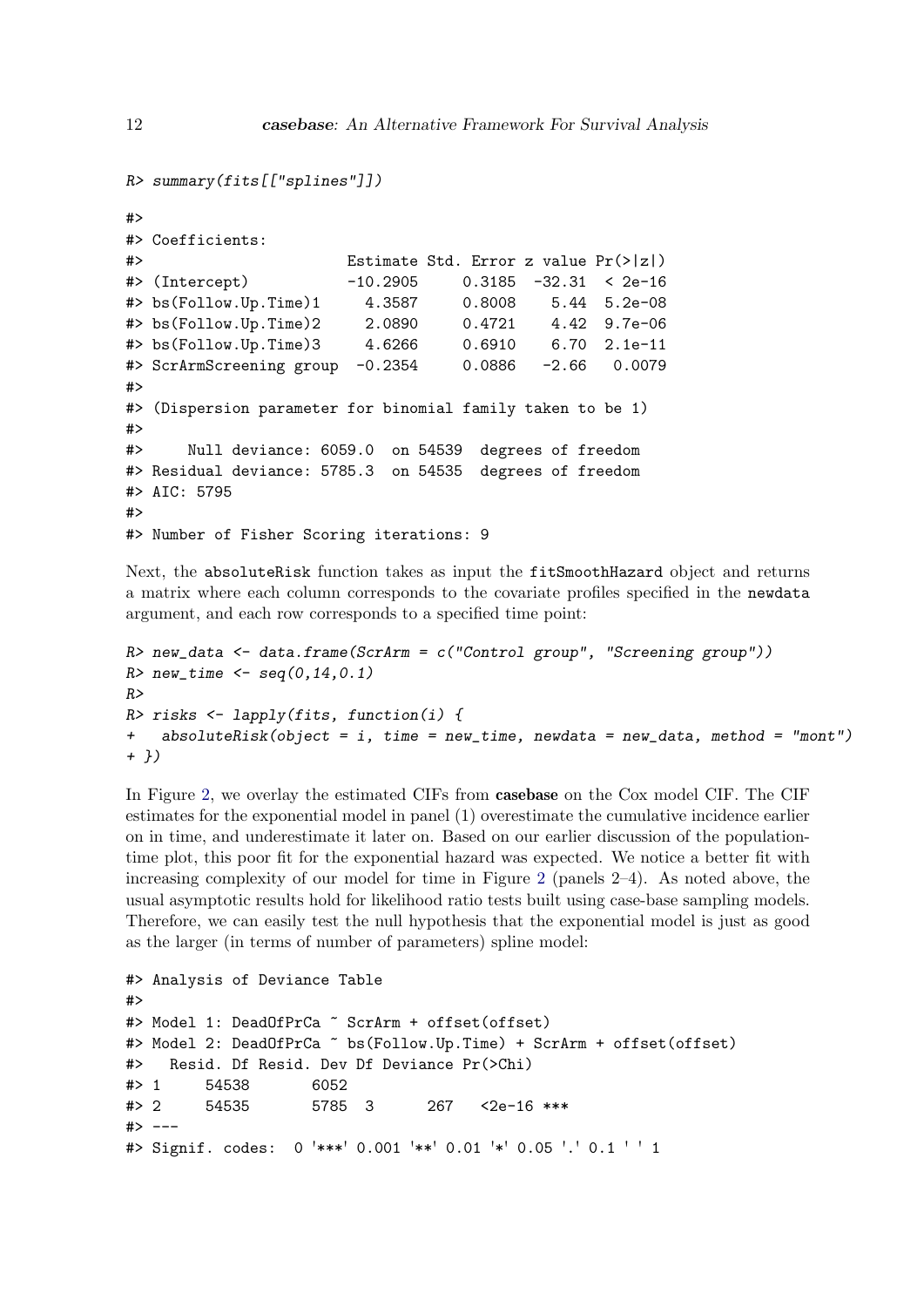The null hypothesis is rejected in favor of the spline model. Similarly, the AIC provides further evidence that the flexible function of time provides the best fit:



<span id="page-12-0"></span>Figure 2: CIFs for control and screening groups in the ERSPC data. In each of the panels, we plot the CIF from the Cox model using survival::survfit (solid line) and the CIF from the case-base sampling scheme (dashed line) with different functional forms of time. (1) The time variable is excluded (exponential). (2) Linear function of time (Gompertz). (3) The natural logarithm (Weibull). (4) Cubic B-spline expansion of time.

In Table [2,](#page-13-0) we present a side-by-side comparison of the hazard ratios and confidence intervals estimated from fitSmoothHazard and the corresponding parametric model using survival::survreg, as well as the Cox model estimate. The hazard ratio estimates and confidence intervals are similar across all four models. This reinforces the idea that, under proportional hazards, we do not need to model the full hazard to obtain reliable estimates of the hazard ratio. Nevertheless, Figure [2](#page-12-0) shows that different parametric models can still give rise to qualitatively different estimates for the CIF.

#### 5.2. Time-dependent hazard ratios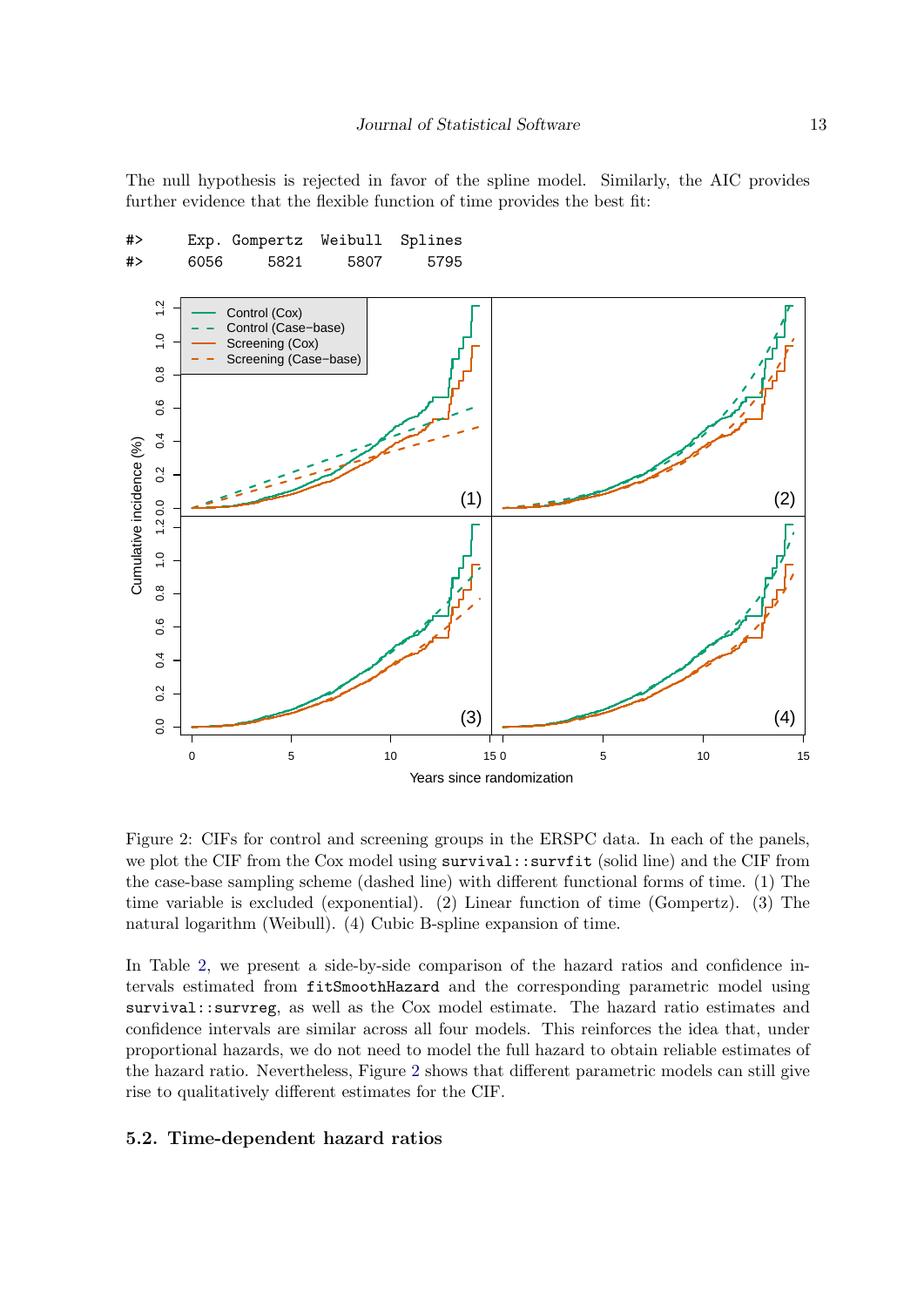| Model                                                          | casebase::fitSmoothHazard | survival::survreg     |  |  |
|----------------------------------------------------------------|---------------------------|-----------------------|--|--|
| Exponential                                                    | $0.79$ $(0.67, 0.94)$     | 0.81(0.68, 0.96)      |  |  |
| Gompertz                                                       | $0.80$ $(0.67, 0.95)$     | $0.80$ $(0.67, 0.95)$ |  |  |
| Weibull                                                        | 0.81(0.68, 0.96)          | 0.80(0.65, 0.96)      |  |  |
| <b>Splines</b>                                                 | $0.79$ $(0.66, 0.94)$     |                       |  |  |
| Cox model estimate: HR $(95\% \text{ CI}) = 0.80 (0.67, 0.95)$ |                           |                       |  |  |

<span id="page-13-0"></span>Table 2: Comparison of estimated hazard ratios and 95% confidence intervals for ERSPC data.

Previous re-analyses of these data suggested that the overall screening attributed reduction in death due to prostate cancer of 20% was an underestimate [\(Hanley](#page-27-10) [2010\)](#page-27-10). The estimated 20% (from a proportional hazards model) did not account for the delay between screening and the time the effect is expected to be observed. As a result, the null effects in years 1–7 masked the substantial reductions that began to appear from year 8 onwards. This motivates the use of a time-dependent hazard ratio which can easily be fit with the casebase package by including an interaction term with time in the model:

#### R> fit\_inter <- fitSmoothHazard(DeadOfPrCa ~ bs(Follow.Up.Time) \* ScrArm, + data = ERSPC)

In Figure [3,](#page-14-0) we have the estimated hazard ratio and 95% confidence interval for screening vs. control group as a function of time using the plot method for objects of class singleEventCB:

```
R> plot(fit_inter, type = "hr", newdata = new_data,
+ var = "ScrArm", xvar = "Follow.Up.Time", ci = TRUE)
```
The plot shows that the cures attributable to the screening only begin to become statistically apparent by year 7 and later. The 25-60% reductions seen in years 8-12 of the study suggests a much higher reduction in prostate cancer due to screening than the single overall 20% reported in the original article.

With this first case study, we explored how **casebase** allows us to fit different parametric survival models with possible time-varying effects, and how we can compare the fit of each model with tools from GLMs.

# 6. Case study 2—Bone-marrow transplant

In the next case study, we show how case-base sampling can be used in the context of a competing-risk analysis. For illustrative purposes, we use the same data that was used in Scrucca *et al* [\(2010\)](#page-28-13). The data was downloaded from the first author's website, and it is now available as part of the casebase package.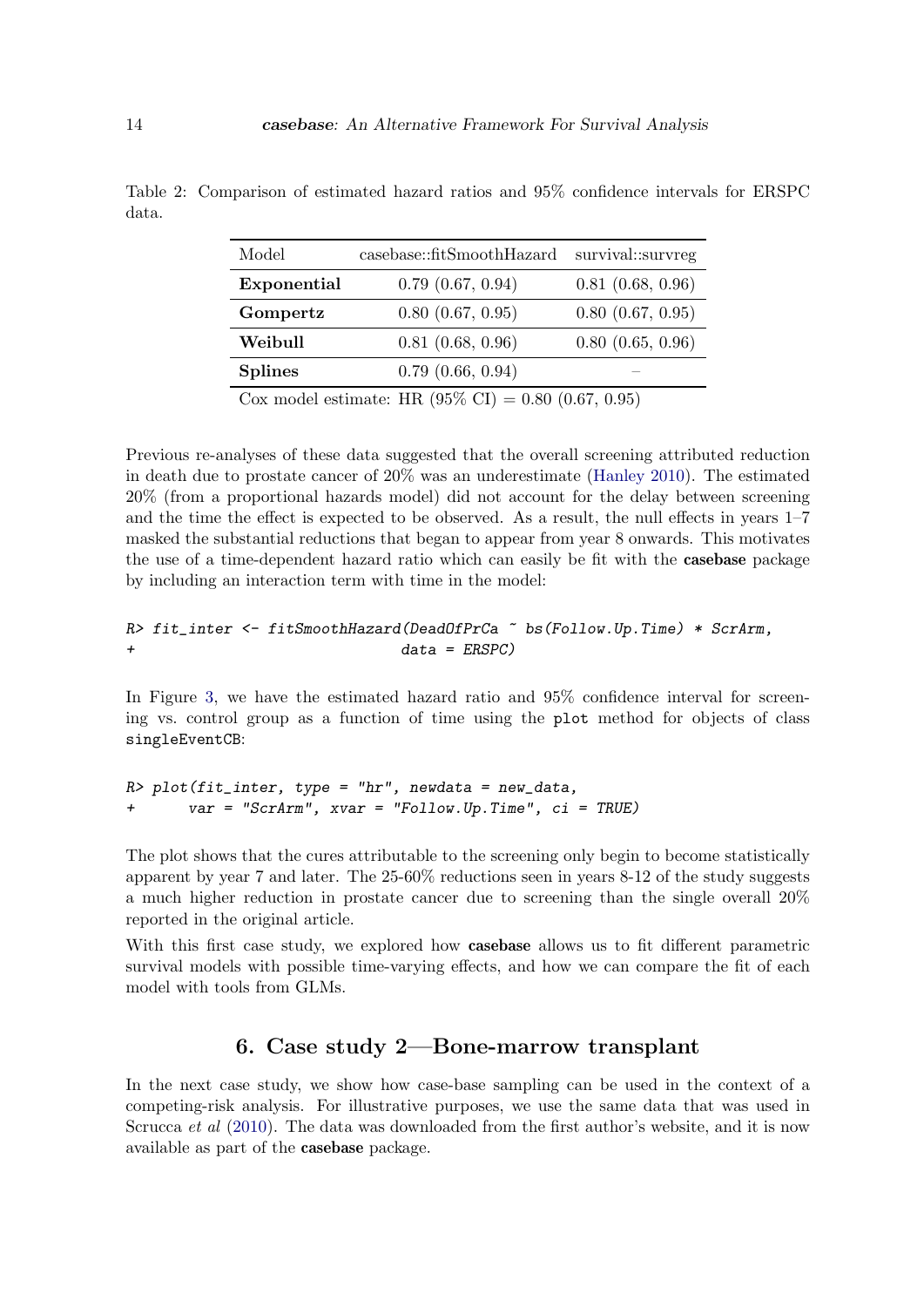

<span id="page-14-0"></span>Figure 3: Estimated hazard ratio and 95% confidence interval for screening vs. control group as a function of time in the ERSPC dataset. Hazard ratios are estimated from fitting a parametric hazard model as a function of the interaction between a cubic B-spline basis of follow-up time and treatment arm. 95% confidence intervals are calculated using the delta method. The plot shows that the effect of screening only begins to become statistically apparent by year 7. The 25-60% reductions seen in years 8-12 of the study suggests a much higher reduction in prostate cancer due to screening than the single overall 20% reported in the original article.

The data contains information on 177 patients who received a stem-cell transplant for acute leukemia. The event of interest is relapse, but other competing causes (e.g. death, progression, graft failure, graft-versus-host disease) were also recorded. Several covariates were captured at baseline: sex, disease type (acute lymphoblastic or myeloblastic leukemia, abbreviated as ALL and AML, respectively), disease phase at transplant (Relapse, CR1, CR2, CR3), source of stem cells (bone marrow and peripheral blood, coded as BM+PB, or only peripheral blood, coded as PB), and age.

First, we look at a population-time plot to visualize the incidence density of both relapse and the competing events. In Figure [4,](#page-15-0) failure times are highlighted on the plot using red dots for the event of interest (panel A) and blue dots for competing events (panel B). In both panels, we see evidence of a non-constant hazard function: the density of points is larger at the beginning of follow-up than at the end.

Our main objective is to compute the cumulative incidence of relapse for a given set of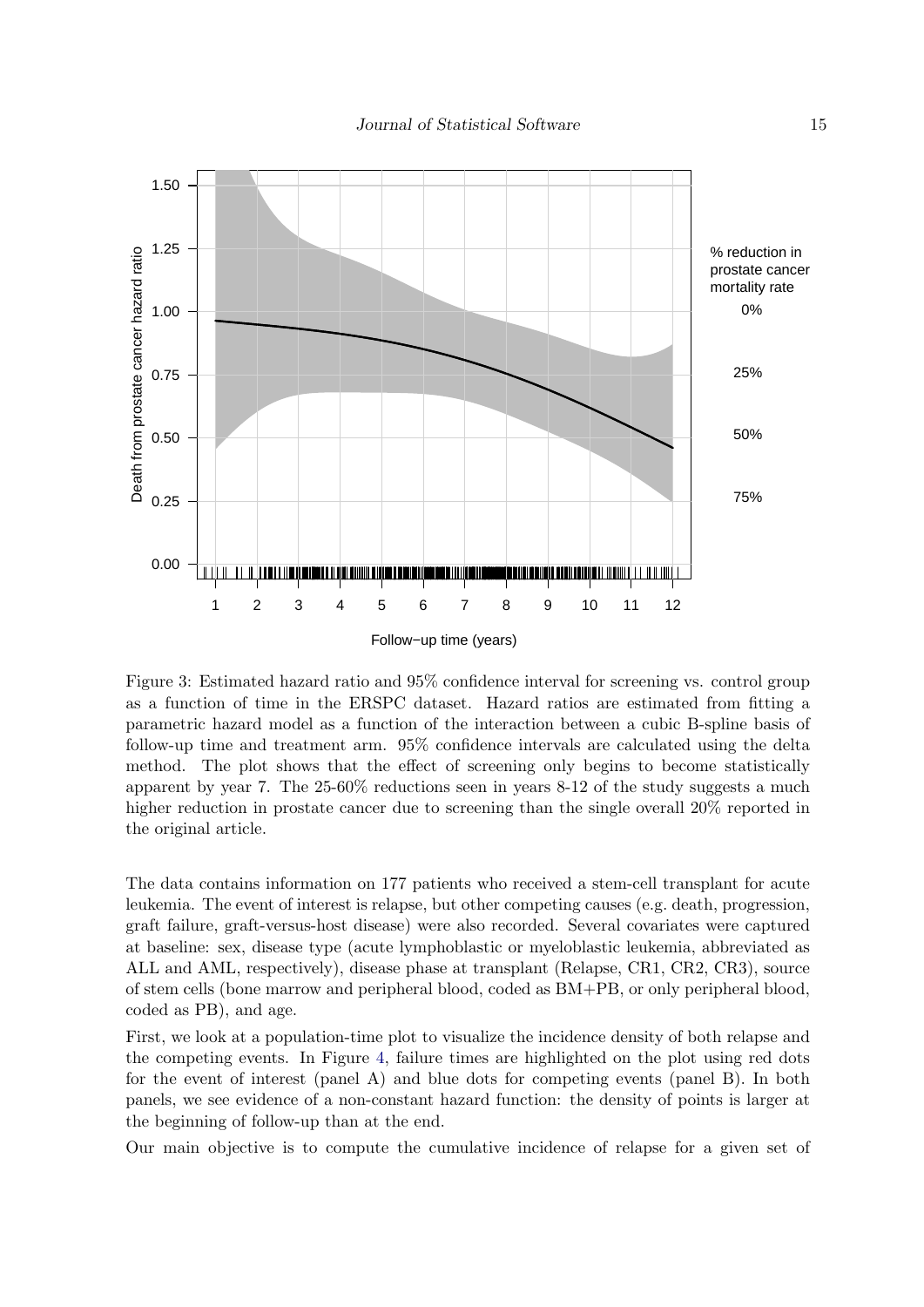

Case series • Competing event

<span id="page-15-0"></span>Figure 4: Population-time plot for the stem-cell transplant study with both relapse and competing events.

covariates. We start by fitting a smooth hazard to the data using a linear term for time:

We want to compare our hazard ratio estimates to that obtained from a Cox regression. To obtain these estimates, we need to treat the competing event as censoring:

```
R> library(survival)
R> # Treat competing event as censoring
R> model_cox <- coxph(Surv(ftime, Status == 1) \tilde{ } Sex + D + Phase + Source + Age,
+ data = bmtcrr)
```
From the fit object, we can extract both the hazard ratios and their corresponding confidence intervals. These quantities appear in Table [3.](#page-16-0) As we can see, the only significant hazard ratio identified by case-base sampling is the one associated with the phase of the disease at transplant. More precisely, being in relapse at transplant is associated with a hazard ratio of 3.89 when compared to CR1.

Given the estimate of the hazard function obtained using case-base sampling, we can compute the absolute risk curve for a fixed covariate profile. We perform this computation for a 35 year old woman who received a stem-cell transplant from peripheral blood at relapse. We compare the absolute risk curve for such a woman with ALL with that for a similar woman with AML.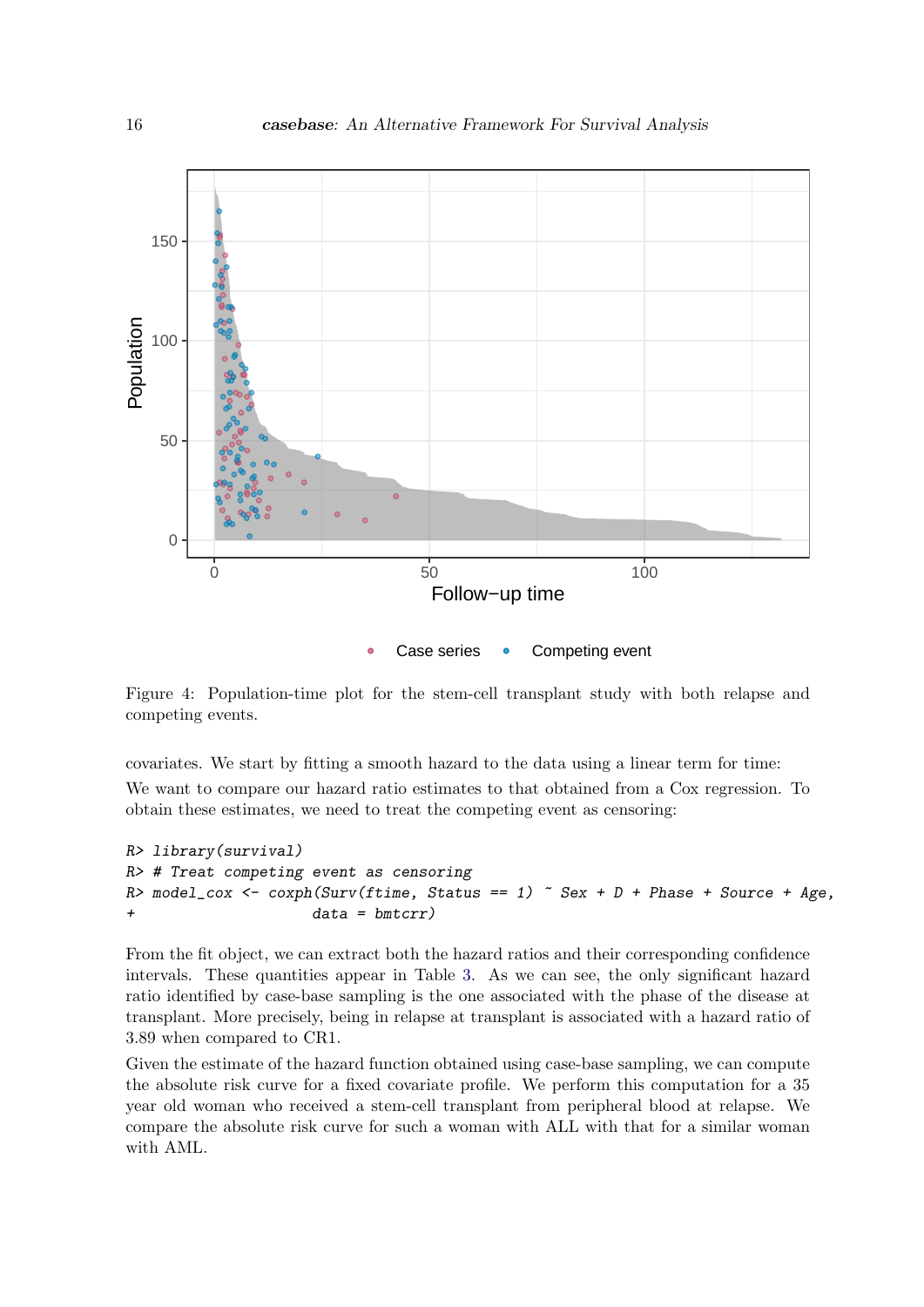|                                | Case-Base |              | $\cos$ |              |
|--------------------------------|-----------|--------------|--------|--------------|
| Covariates                     | HR.       | 95% CI       | HR     | 95% CI       |
| <b>Sex</b>                     | 0.74      | (0.43, 1.3)  | 0.68   | (0.39, 1.19) |
| Disease                        | 0.52      | (0.29, 0.94) | 0.52   | (0.29, 0.93) |
| Phase $(CR2 \text{ vs. } CR1)$ | 1.20      | (0.48, 3)    | 1.21   | (0.48, 3.02) |
| Phase (CR3 vs. CR1)            | 1.59      | (0.41, 6.17) | 1.67   | (0.43, 6.5)  |
| Phase (Relapse vs. CR1)        | 4.09      | (1.9, 8.81)  | 4.55   | (2.09, 9.9)  |
| Source                         | 1.70      | (0.55, 5.23) | 1.46   | (0.47, 4.54) |
| Age                            | 0.99      | (0.97, 1.02) | 0.99   | (0.97, 1.02) |

<span id="page-16-0"></span>Table 3: Estimates and confidence intervals for the hazard ratios for each coefficient. Both estimates from case-base sampling and Cox regression are presented.

Next, we compare our estimates to that obtained from a corresponding Fine-Gray model [\(1999\)](#page-27-7). The Fine-Gray model is a semiparametric model for the cause-specific subdistribution *hazard*, i.e. the function  $d_k(t)$  such that

$$
CI_k(t) = 1 - \exp\left(-\int_0^t d_k(u) \mathrm{d}u\right),\,
$$

where  $CI_k(t)$  is the cause-specific cumulative incidence. The Fine-Gray model allows to directly assess the effect of a covariate on the subdistribution hazard, as opposed to the cause-specific hazard. For the computation, we use the timereg package [\(Scheike and Zhang](#page-28-14) [2011\)](#page-28-14):

```
R> library(timereg)
R> model_fg <- comp.risk(Event(ftime, Status) ~ const(Sex) + const(D) +
+ const(Phase) + const(Source) + const(Age),
+ data = bmtcrr, cause = 1, model = "fg")
R>
R> # Estimate absolute risk curve
R> risk_fg <- predict(model_fg, newdata, times = time_points)
```
Figure [5](#page-17-0) shows the absolute risk curves for both case-base sampling and the Fine-Gray model. As we can see, the two approaches agree quite well for AML; however, there seems to be a difference of about 5% between the two curves for ALL. This difference does not appear to be significant: the curve from case-base sampling is contained within a 95% confidence band around the Fine-Gray absolute risk curve (figure not shown).

# 7. Case study 3—SUPPORT Data

In the first two case studies, we described the basic functionalities of the **casebase** package: creating population-time plots, fitting parametric models for hazard functions, and estimating the corresponding cumulative incidence curves. For the third case study, we show how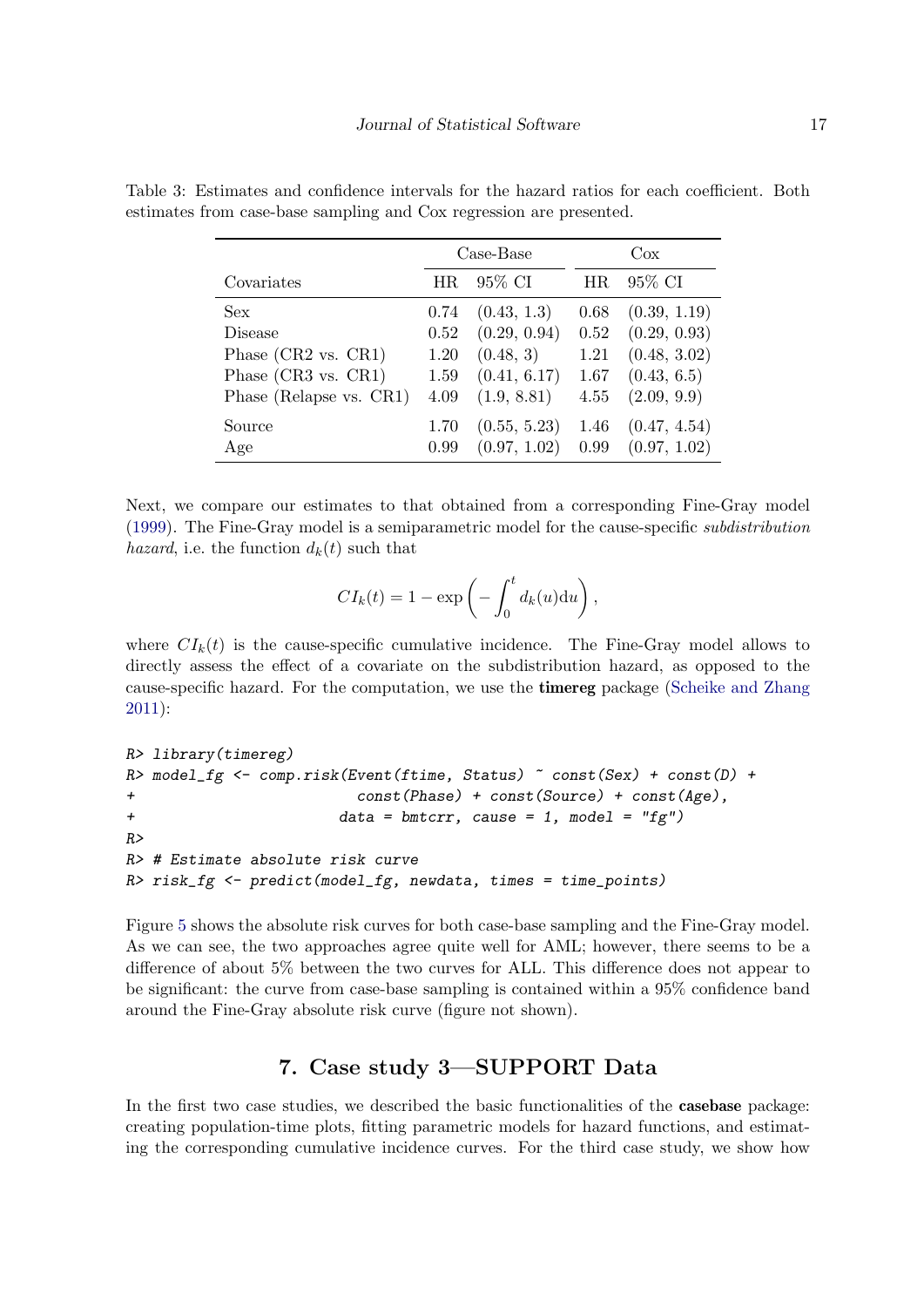

Method – Case–base – Fine–Gray

<span id="page-17-0"></span>Figure 5: Absolute risk curve for a fixed covariate profile and the two disease groups. The estimate obtained from case-base sampling is compared to the Kaplan-Meier estimate.

casebase can also be used for variable selection through regularized estimation of the hazard function as given by [\(5\)](#page-4-1).

To illustrate this functionality, we use the dataset from the Study to Understand Prognoses Preferences Outcomes and Risks of Treatment (SUPPORT) [\(Knaus, Harrell, Lynn, Goldman,](#page-27-11) [Phillips, Connors, Dawson, Fulkerson, Califf, Desbiens](#page-27-11) et al. [1995\)](#page-27-11). The SUPPORT dataset tracks death in five American hospitals within individuals who are considered seriously ill. The original data is available online from the Department of Biostatistics at Vanderbilt University [\(Harrell](#page-27-12) [2020\)](#page-27-12). The cleaned and imputed data consists of 9104 observations and 30 variables, and it is available as part of the casebase package. In the comparisons below, all covariates except sps and aps were used. These two variables correspond to scores for predicting the outcome that were developed as part of the original study. For more information about this dataset, the reader is encouraged to look at the documentation in our package.

For our penalized case-base model, we opt for the natural log of time which corresponds to a Weibull distribution. For fitting the penalized hazard, we use fitSmoothHazard.fit, which is a matrix interface to the fitSmoothHazard function. We supply both a matrix y containing the time and event variables, and a matrix x containing all other covariates. We apply the lasso penalty by setting alpha = 1 and assign a penalty.factor  $(w_i; cf. Equation 5)$  $(w_i; cf. Equation 5)$  of 0 to the time variable to ensure it is in the selected model. We compare our approach to both Cox regression, and lasso penalized Cox regression (fitted via the glmnet package).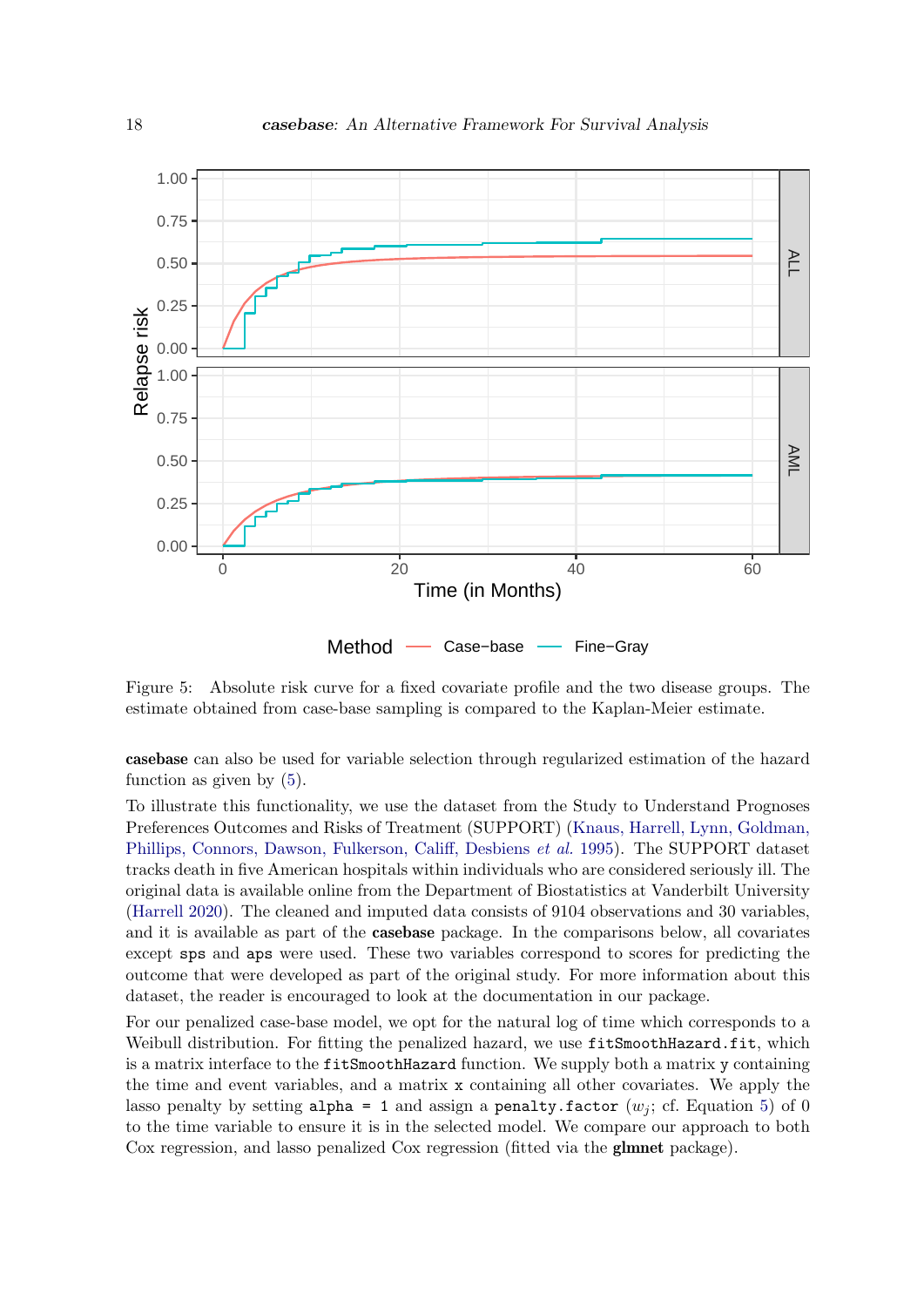To compare the performance of our models, we split the data into 95% training and 5% test sets. To assess both discrimination and calibration, we use a time-dependent version of the classical Brier score that is adjusted for censoring [\(Graf, Schmoor, Sauerbrei, and Schumacher](#page-27-13) [1999\)](#page-27-13). The Brier score can be used with both parametric and semi-parametric models. We use the riskRegression package to compute these scores for all models.

```
R> # Create matrices for inputs
R > x <- model.matrix(death \tilde{ } . - d.time - aps - sps,
+ data = train)[, -c(1)] # Remove intercept
R y \leftarrow data.matrix(subset(train, select = c(d.time, death)))
RR> # Regularized logistic regression to estimate hazard
R> pen_cb <- casebase::fitSmoothHazard.fit(x, y,
+ family = "glmnet",
+ time = "d.time", event = "death",
+ formula_time = \degree log(d.time), alpha = 1,
+ ratio = 10, standardize = TRUE,
+ penalty.factor = c(0, rep(1, ncol(x)))+ )
```
In Figure [6,](#page-19-0) we show the coefficient estimates for covariates that we selected by both penalized Cox and penalized case-base. We note that both penalized approaches produce similar results. We can also clearly see the shrinkage effect owing to the  $\ell_1$  penalty.

We then compare the cumulative incidence estimation over the test set. The probabilities over time for each observation are averaged, resulting in the absolute risk curves shown in Figure [7](#page-20-0) (A). We can see some minimal differences between the three models, with the Kaplan-Meier giving the lowest estimates across follow-up-time. Note that the apparent smoothness of the Cox and penalized Cox curves is due to the large number of observations in the training set, which is used to derive the Breslow estimate of the baseline hazard. As described above, we compare the performance between the models by computing the Brier scores over time. In Figure [7](#page-20-0) (B), we can see that the Brier score is larger for the Kaplan-Meier estimate than for the other three models. On the other hand, the differences between these three models are minimal.

In this third case study, we showed how case-base sampling can be used in conjunction with penalized logistic regression to perform variable selection in survival models.

# 8. Case study 4—Stanford Heart Transplant Data

In the previous case studies, we only considered covariates that were fixed at baseline. In this next case study, we use the Stanford Heart Transplant data [\(Clark, Stinson, Griepp,](#page-26-4) [Schroeder, Shumway, and Harrison](#page-26-4) [1971,](#page-26-4) [Crowley and Hu](#page-27-14) [\(1977\)](#page-27-14)) to show how case-base sampling can also be used in the context of time-dependent exposure. This feature of case-base sampling has been explored in the literature, in the context of vaccination safety [\(Saarela and](#page-28-15) [Hanley](#page-28-15) [2015\)](#page-28-15). In this study, the exposure period was defined as the week following vaccination. Hence, the main covariate of interest, i.e. exposure to the vaccine, was changing over time. In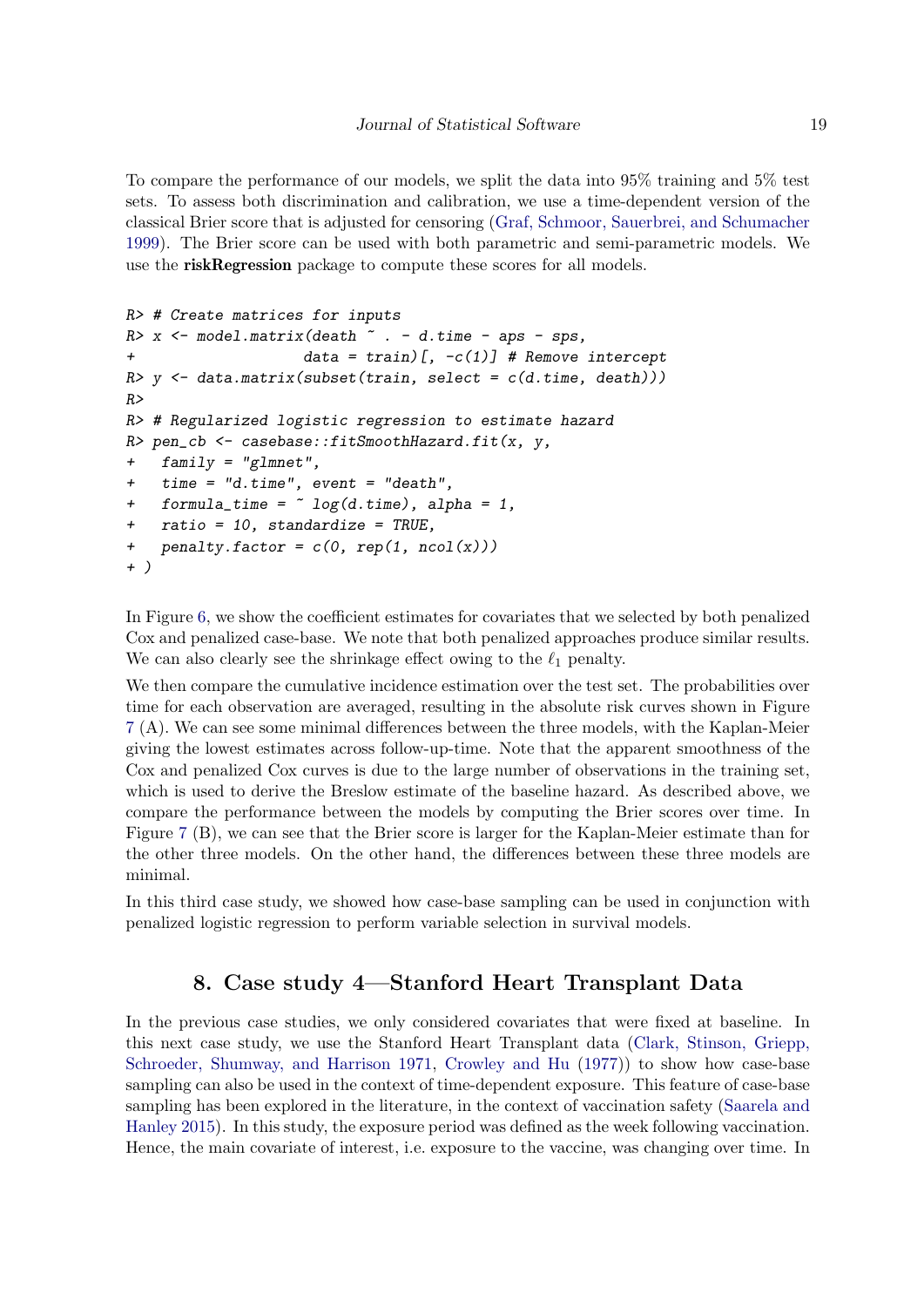

<span id="page-19-0"></span>Figure 6: Coefficient estimates from the Cox model (Cox), penalized Cox model using the glmnet package (Pen. Cox), and our approach using penalized case-base sampling (Pen. CB). Only the covariates that were selected by both penalized approaches are shown. The shrinkage of the coefficient estimates for Pen. Cox and Pen. CB occurs due to the  $\ell_1$  penalty.

this context, case-base sampling offers an efficient alternative to nested case-control designs or self-matching.

Recall the setting of Stanford Heart Transplant study: patients were admitted to the Stanford program after meeting with their physician and determining that they were unlikely to respond to other forms of treatment. After enrollment, the program searched for a suitable donor for the patient, which could take anywhere between a few days to almost a year. We are interested in the effect of a heart transplant on survival; therefore, the patient is considered exposed only after the transplant has occurred.

As above, we can look at the population-time plot for a graphical summary of the event incidence (see Figure [8.](#page-21-0) Here, we colour the exposed person-time (i.e. after transplant) in a darker shade of gray. As we can see, most events occur early during the follow-up period, and therefore we do not expect the hazard to be constant.

Since the exposure is time-dependent, we need to manually define the exposure variable after case-base sampling and before fitting the hazard function. For this reason, we use the sampleCaseBase function directly.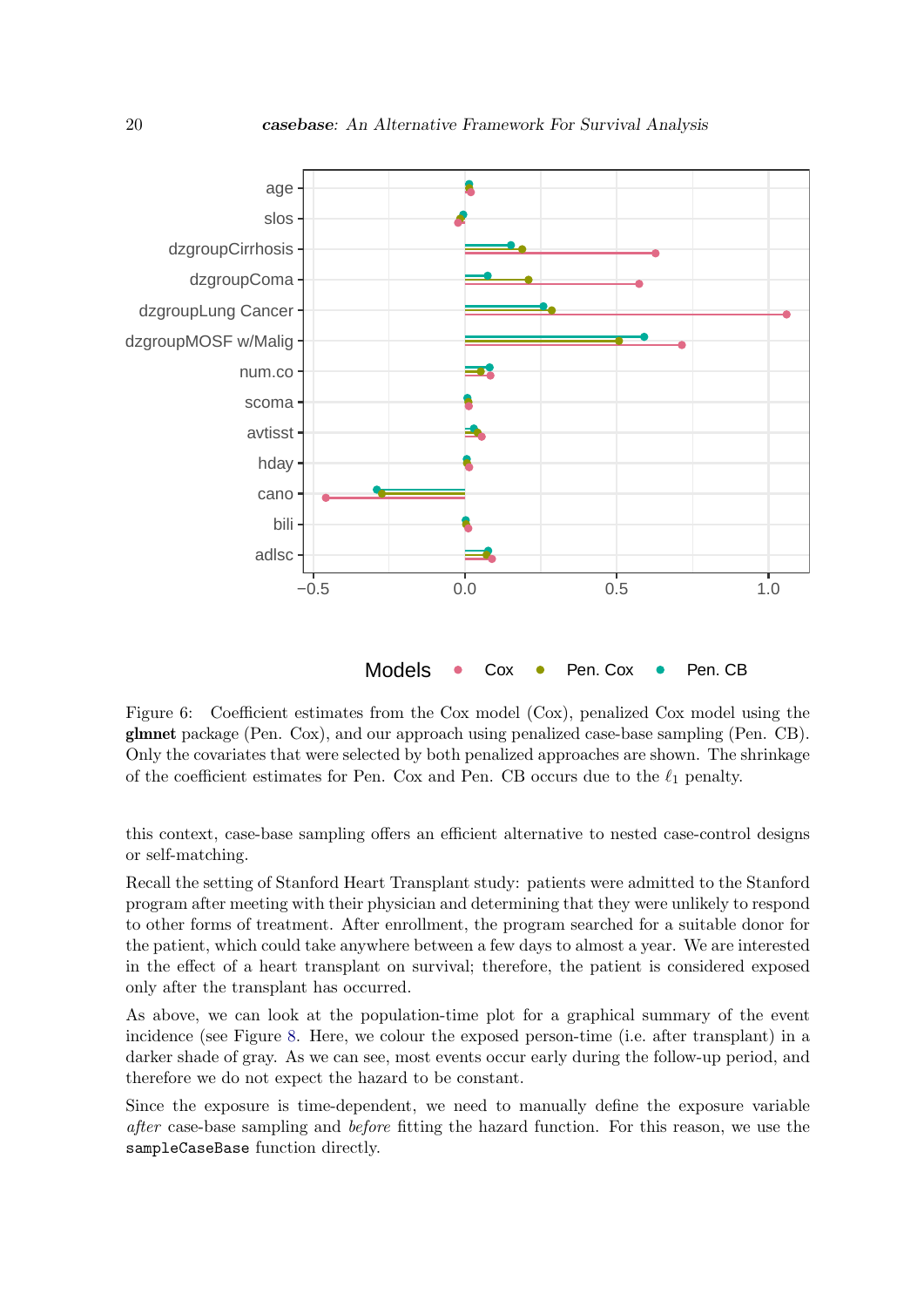

<span id="page-20-0"></span>Figure 7: Comparison of Cox regression (Cox), penalized Cox regression (Pen. Cox), penalized case-base sampling estimation (Pen. CB), and Kaplan-Meier (K-M). (A) Probability of death as a function of follow-up time. (B) Brier score as a function of follow-up time, where a lower score corresponds to better performace.

```
R> cb_data <- sampleCaseBase(jasa,
+ time = "futime",
+ event = "fustat", ratio = 100
+ )
```
Next, we compute the number of days from acceptance into the program to transplant, and we use this variable to determine whether each population-moment is exposed or not.

```
R> # Define exposure variable
R> cb_data <- mutate(cb_data,
+ txtime = time_length(accept.dt %--% tx.date,
+ unit = "days"
+ ),
+ exposure = case_when(
+ is.na(txtime) ~ 0L, # No transplant
+ txtime > futime ~ 0L,
+ txtime <= futime ~ 1L
```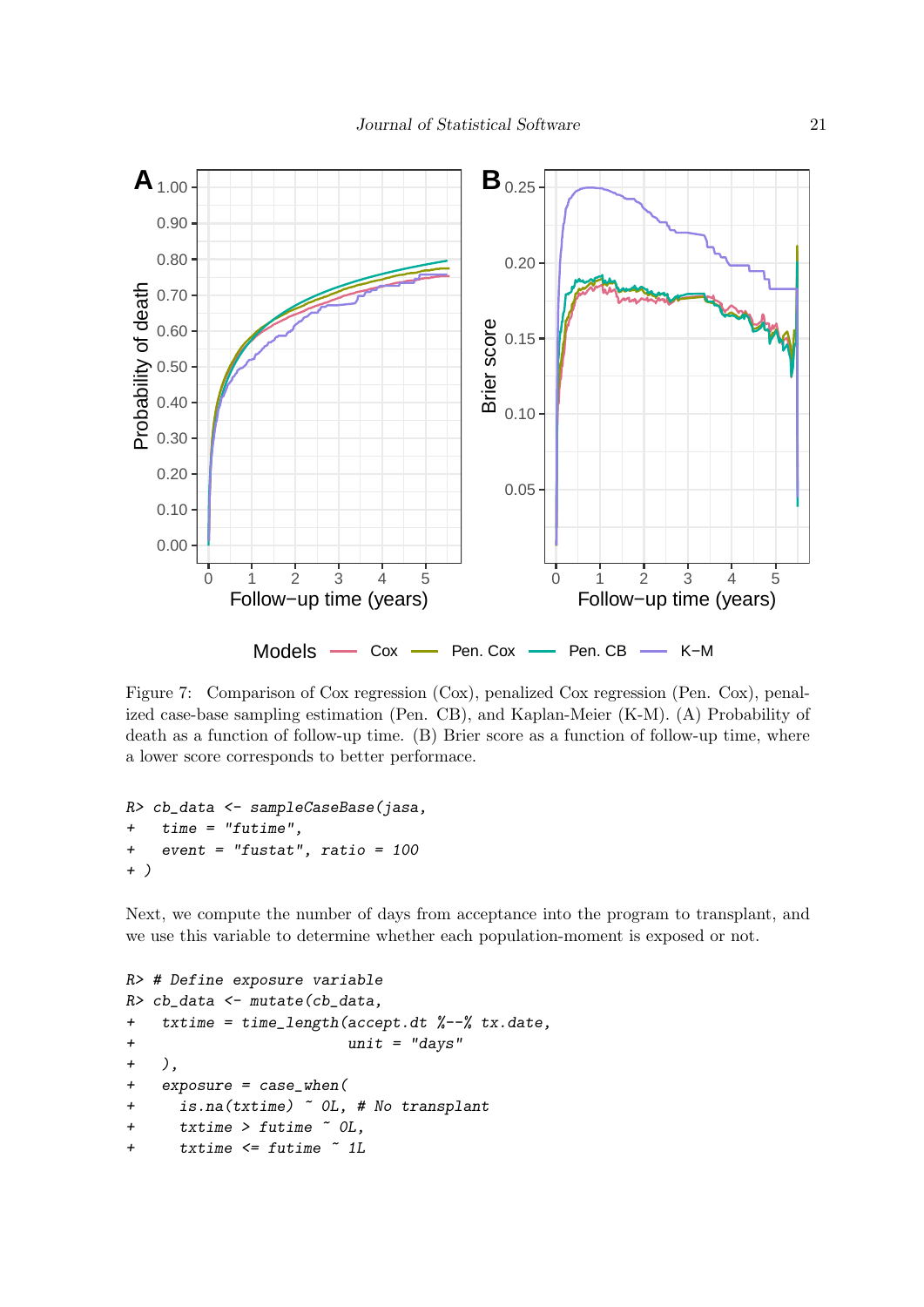

Case series  $\bullet$ 

<span id="page-21-0"></span>Figure 8: Population-time for the Stanford Transplant study. The darker shade of gray corresponds to the exposed person-time.

+ ) + )

Finally, we can fit the hazard using various linear predictors.

```
R> # Fit several models
R> fit1 <- fitSmoothHazard(fustat "exposure,
+ data = cb_data, time = "futime"
+ )
R> fit2 <- fitSmoothHazard(fustat \tilde{ } exposure + futime,
+ data = cb_data, time = "futime"
+ )
R> fit3 <- fitSmoothHazard(fustat \tilde{ } exposure * futime,
+ data = cb_data, time = "futime"
+ )
```
Note that the third model includes an interaction term between exposure and follow-up time. In other words, this model no longer exhibits proportional hazards. The evidence of nonproportionality of hazards in the Stanford Heart Transplant data has been widely discussed [\(Arjas](#page-26-5) [1988\)](#page-26-5).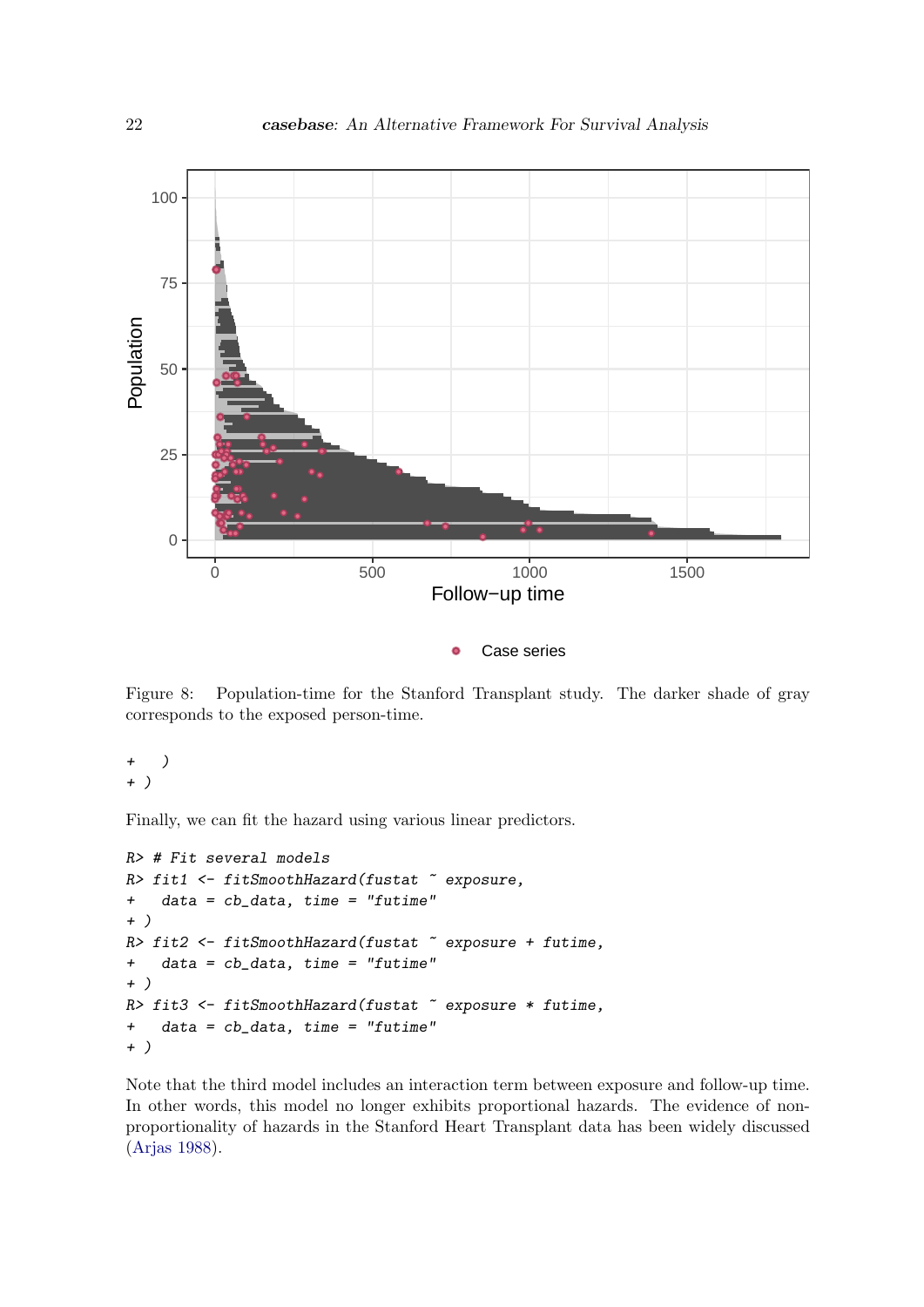We can then compare the goodness of fit of these three models using the Akaike Information Criterion (AIC).

#> Model1 Model2 Model3 #> 827 791 790

As we can see, the best fit is the third model. By visualizing the hazard functions for both exposed and unexposed individuals, we can more clearly see how the hazards are no longer proportional. We can easily obtain a plot of the hazards by using the plot.singleEventCB method:



<span id="page-22-0"></span>Figure 9: Plot of the hazard function for exposed and unexposed individuals.

Looking at Figure [9,](#page-22-0) the non-proportionality seems to be more pronounced at the beginning of follow-up than the end. Finally, in Figure [10,](#page-23-0) we turn these estimates of the hazard function into estimates of the cumulative incidence functions.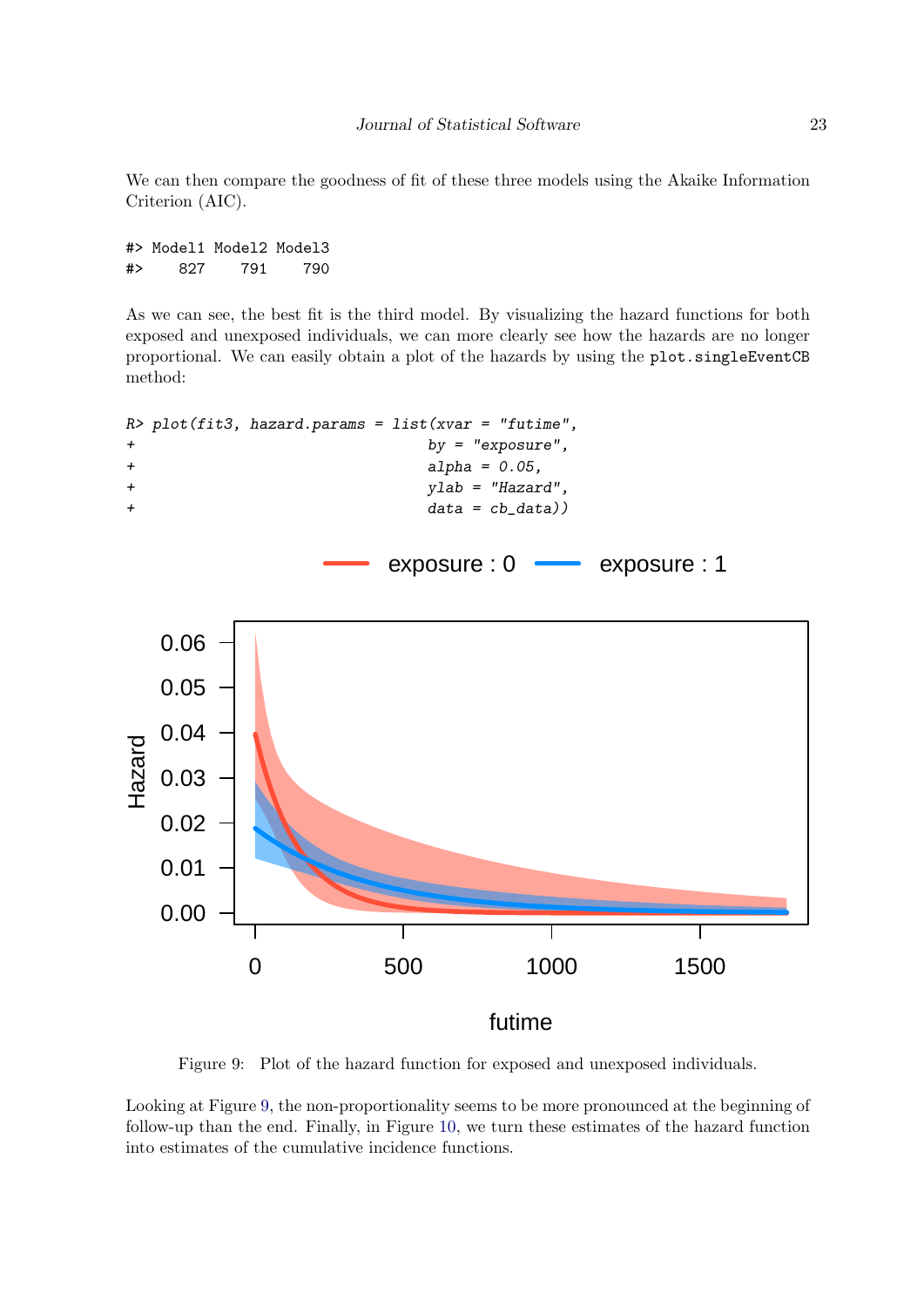```
R> # Compute absolute risk curves
R newdata \leftarrow data.frame(exposure = c(0, 1))
R> absrisk <- absoluteRisk(fit3,
+ newdata = newdata,
+ time = seq(0, 425, length.out = 100)+ )
R>R> class(absrisk)
#> [1] "absRiskCB" "matrix" "array"
R>R> plot(absrisk,
+ id.name = c("No Tx", "Tx") +
+ ylab("Cumulative Incidence") +
+ xlab("Follow-up time (in days)") +
+ paper_gg_theme
```


<span id="page-23-0"></span>Figure 10: Plot of the cumulative incidence function for exposed and unexposed individuals. As we can see in the above case-study, the casebase package can also be used to model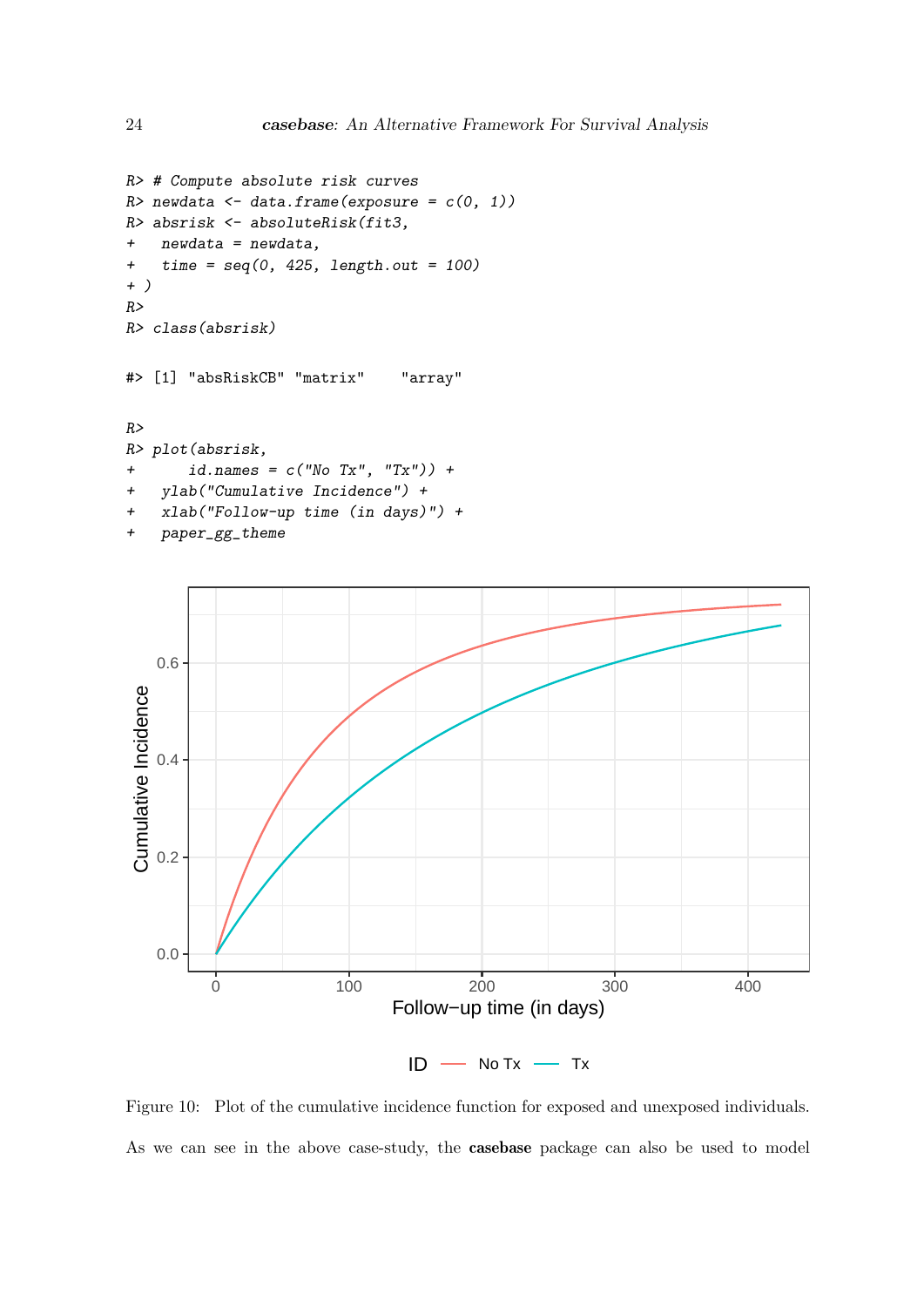time-varying exposures and non-proportional hazard functions.

# 9. Discussion

In this article, we presented the R package casebase, which provides functions for fitting smooth parametric hazards and estimating CIFs using case-base sampling. Our package also provide several functions to produce graphical summaries of the data and the results. We outlined the theoretical underpinnings of the approach, we provided details about our implementation, and we illustrated the merits of the approach and the package through four case studies.

As a methodological framework, case-base sampling is very flexible. Some of this flexibility has been explored before in the literature: for example, Saarela and Hanley [\(2015\)](#page-28-15) used case-base sampling to model a time-dependent exposure variable in a vaccine safety study. As another example, Saarela and Arjas [\(2015\)](#page-28-1) combined case-base sampling and a Bayesian non-parametric framework to compute individualized risk assessments for chronic diseases. In the case studies above, we further explored this flexibility along two fronts. On the one hand, we showed how splines could be used as part of the linear predictor to model the effect of time on the hazard. This strategy yielded estimates of the survival function that were qualitatively similar to semiparametric estimates derived from Cox regression; however, case-base sampling led to estimates of the survival function that vary smoothly in time and are thus easier to interpret. On the other hand, we also displayed the flexibility of case-base sampling by showing how it could be combined with penalized logistic regression to perform variable selection. Furthermore, the second and fourth case studies showed how case-base sampling can respectively be applied to competing risks and time-varying exposure settings. Even though we did not illustrate it in this article, case-base sampling can also be combined with the framework of *generalized additive models*. This functionality has already been implemented in the package. Similarly, case-base sampling can be combined with quasi-likelihood estimation to fit survival models that can account for the presence of over-dispersion. All of these examples illustrate how the case-base sampling framework in general, and the package casebase in particular, allows the user to fit a broad and flexible family of survival functions.

As presented in Hanley & Miettinen [\(2009\)](#page-27-1), case-base sampling is comprised of three steps: 1) sampling a case series and a base series from the study; 2) fit the log-hazard as a linear function of predictors (including time); and 3) use the fitted hazard to estimate the CIF. Accordingly, our package provides functions for each step. Moreover, the simple interface of the fittingSmoothHazard function resembles the glm interface. This interface should look familiar to new users. Our modular approach also provides a convenient way to extend our package for new sampling or fitting strategies.

In the case studies above, we compared the performance of case-base sampling with that of Cox regression and Fine-Gray models. In terms of function interface, casebase uses a formula interface that is closer to that of glm, in that the event variable is the only variable appearing on the left-hand side of the formula. By contrast, both survival::coxph and timereg::comp.risk use arrays that capture both the event type and time. Both approaches to modeling yield user-friendly code. However, in terms of output, both approaches differ significantly. Case-base sampling produces smooth hazards and smooth cumulative incidence curves, whereas Cox regression and Fine-Gray models produce stepwise CIFs and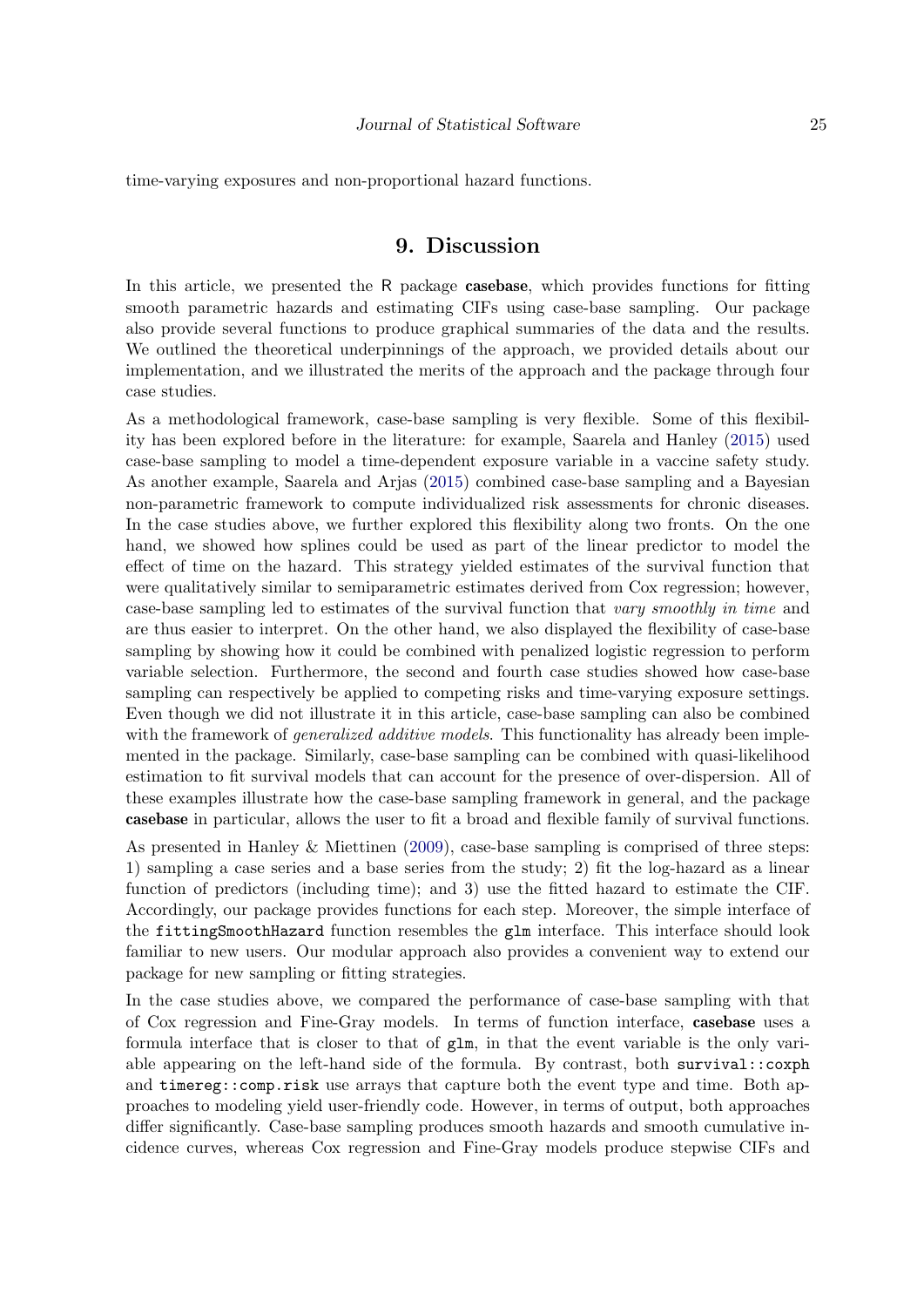<span id="page-25-0"></span>

| Feature                  | Cox model                           | Case-base sampling             |  |
|--------------------------|-------------------------------------|--------------------------------|--|
| Model type               | Semi-parametric                     | Fully parametric               |  |
| Time                     | Left hand side of the formula       | Right hand side (allows flexi- |  |
|                          |                                     | ble modeling of time)          |  |
| Cumulative incidence     | Step function                       | Smooth-in-time curve           |  |
| Non-proportional hazards | Interaction of covariates with time | Interaction of covariates with |  |
|                          |                                     | time                           |  |
| Model testing            |                                     | Use GLM framework              |  |
|                          |                                     | (e.g. LRT, AIC, BIC)           |  |
| Competing risks          | Difficult                           | Cause-specific CIFs            |  |

Table 4: Comparison between the Cox model and case-base sampling

never explicitly model the hazard function. Qualitatively, we showed that by using splines in the linear predictor, all three models yielded similar curves. However, the smooth nature of the output of casebase provides a more intuitive interpretation for consumers of these predictions. In Table [4,](#page-25-0) we provide a side-by-side comparison between the Cox model and case-base sampling.

Our choice of modeling the log-hazard as a linear function of covariates allows us to develop a simple computational scheme for estimation. However, as a downside, it does not allow us to model location and scale parameters separately like the package flexsurv. For example, if we look at the Weibull distribution as parametrised in stats::pweibull, the log-hazard function is given by

$$
\log \lambda(t; \alpha, \beta) = [\log(\alpha/\beta) - (\alpha - 1)\log(\beta)] + (\alpha - 1)\log t,
$$

where  $\alpha$ ,  $\beta$  are shape and scale parameters, respectively. Unlike **casebase**, the approach taken by flexsurv also allows the user to model the scale parameter as a function of covariates. Of course, this added flexibility comes at the cost of interpretability: by modeling the log-hazard directly, the parameter estimates from **casebase** can be interpreted as estimates of log-hazard ratios. To improve the flexibility of casebase at capturing the scale of a parametric family, we could replace the logistic regression with its quasi-likelihood counterpart and therefore model over- and under-dispersion with respect to the logistic likelihood. We defer the study of the properties and performance of such a model to a future article.

Future work will look at some of the methodological extensions of case-base sampling. First, to assess the quality of the model fit, we would like to study the properties of the residuals (e.g. Cox-Snell, martingale). More work needs to be done to understand these residuals in the context of the partial likelihood underlying case-base sampling. The resulting diagnostic tools could then be integrated in this package. Also, we are interested in extending casebase sampling to account for interval censoring. This type of censoring is very common in longitudinal studies, and many packages (e.g. SmoothHazard, survival and rstpm2) provide functions to account for it. Again, we hope to include any resulting methodology as part of this package.

In future versions of the package, we also want to increase the complement of diagnostic and inferential tools that are currently available. For example, we would like to include the ability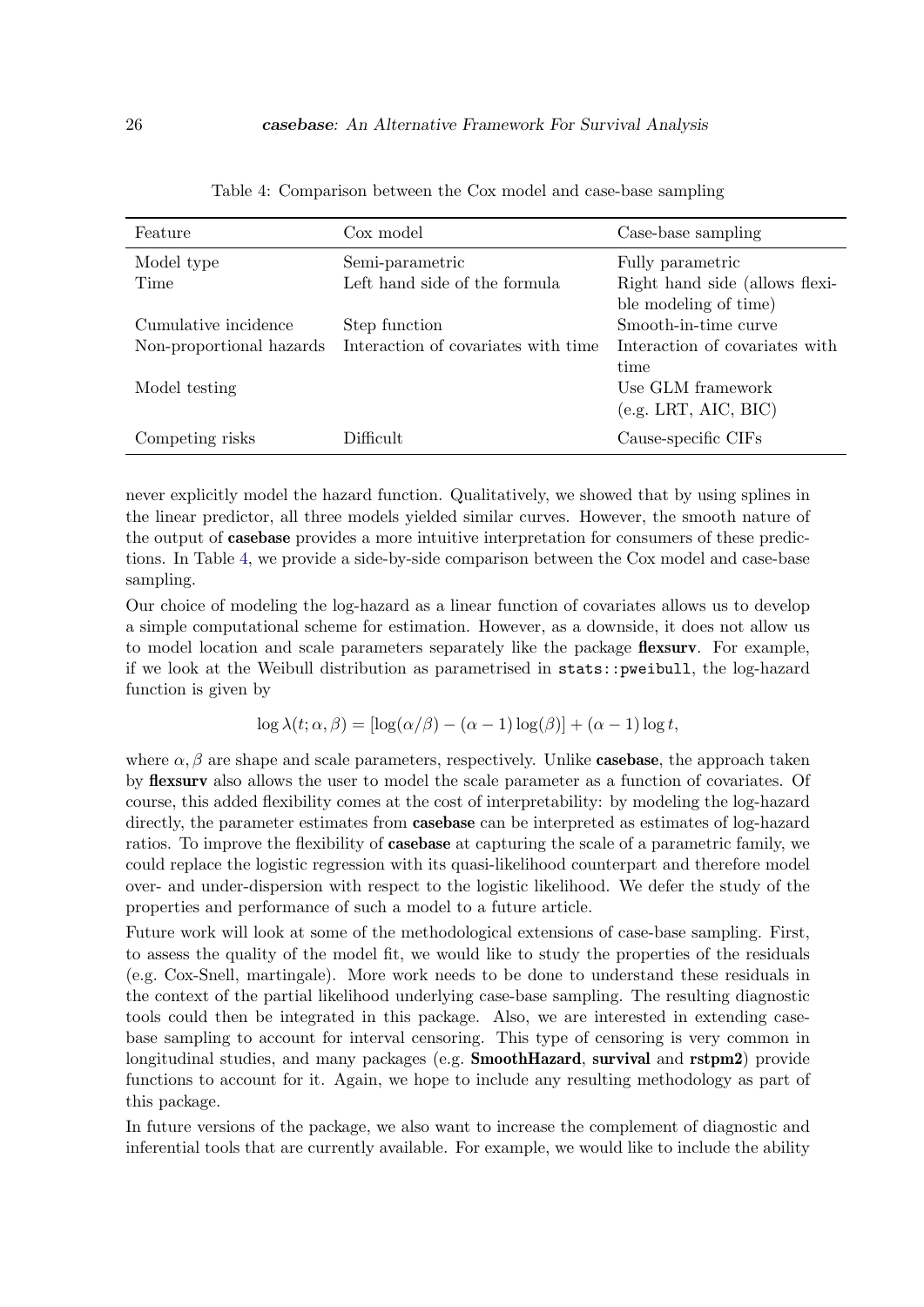to compute confidence intervals for the cumulative incidence curve. The delta method or parametric bootstrap are two different strategies we can use to construct approximate confidence intervals. Furthermore, we would like to include more functions to compute calibration and discrimination statistics (e.g. AUC) for our models. Saarela and Arjas [\(2015\)](#page-28-1) also describe how to obtain a posterior distribution for the AUC from their model. Their approach could potentially be included in casebase. Finally, we want to provide more flexibility in how the case-base sampling is performed. This could be achieved by adding a hazard argument to the function sampleCaseBase. In this way, users could specify their own sampling mechanism. For example, they could provide a hazard that gives sampling probabilities that are proportional to the cardiovascular disease event rate given by the Framingham score [\(Saarela and](#page-28-1) [Arjas](#page-28-1) [2015\)](#page-28-1).

In conclusion, we presented the R package **casebase** which implements case-base sampling for fitting parametric survival models and for estimating smooth cumulative incidence functions using the framework of generalized linear models. We strongly believe that its flexibility and its foundation on the familiar logistic regression model will make it appealing to new and established practitioners. The casebase package is freely available from the Comprehensive R Archive Network at <https://cran.r-project.org/package=casebase>. Interested users can visit <http://sahirbhatnagar.com/casebase/> for detailed package documentation and vignettes.

#### Acknowledgments

We would like to thank Yi Yang for helpful discussions on penalized regression models and gradient boosting. Bhatnagar gratefully acknowledges funding via a Discovery Grant from the Natural Sciences and Engineering Research Council of Canada (NSERC).

# References

- <span id="page-26-2"></span>Aalen O, Borgan O, Gjessing H (2008). Survival and event history analysis: a process point of view. Springer Science & Business Media.
- <span id="page-26-3"></span>Allignol A, Latouche A (2019). "CRAN Task View: Survival Analysis." URL [https://cran.](https://cran.r-project.org/web/views/Survival.html) [r-project.org/web/views/Survival.html](https://cran.r-project.org/web/views/Survival.html).
- <span id="page-26-5"></span>Arjas E (1988). "A graphical method for assessing goodness of fit in Cox's proportional hazards model." *Journal of the American Statistical Association*, **83**(401), 204–212.
- <span id="page-26-1"></span>Bhatnagar S, Turgeon M, Islam J, Saarela O, Hanley J (2020). casebase: Fitting Flexible Smooth-in-Time Hazards and Risk Functions via Logistic and Multinomial Regression. R package version 0.9.0, URL <https://CRAN.R-project.org/package=casebase>.
- <span id="page-26-0"></span>Breslow N (1972). "Discussion of the paper by DR Cox cited below." Journal of the Royal Statistical Society, Series B, 34, 187–220.
- <span id="page-26-4"></span>Clark DA, Stinson EB, Griepp RB, Schroeder JS, Shumway NE, Harrison D (1971). "Cardiac transplantation in man." Annals of Internal Medicine, 75(1), 15–21.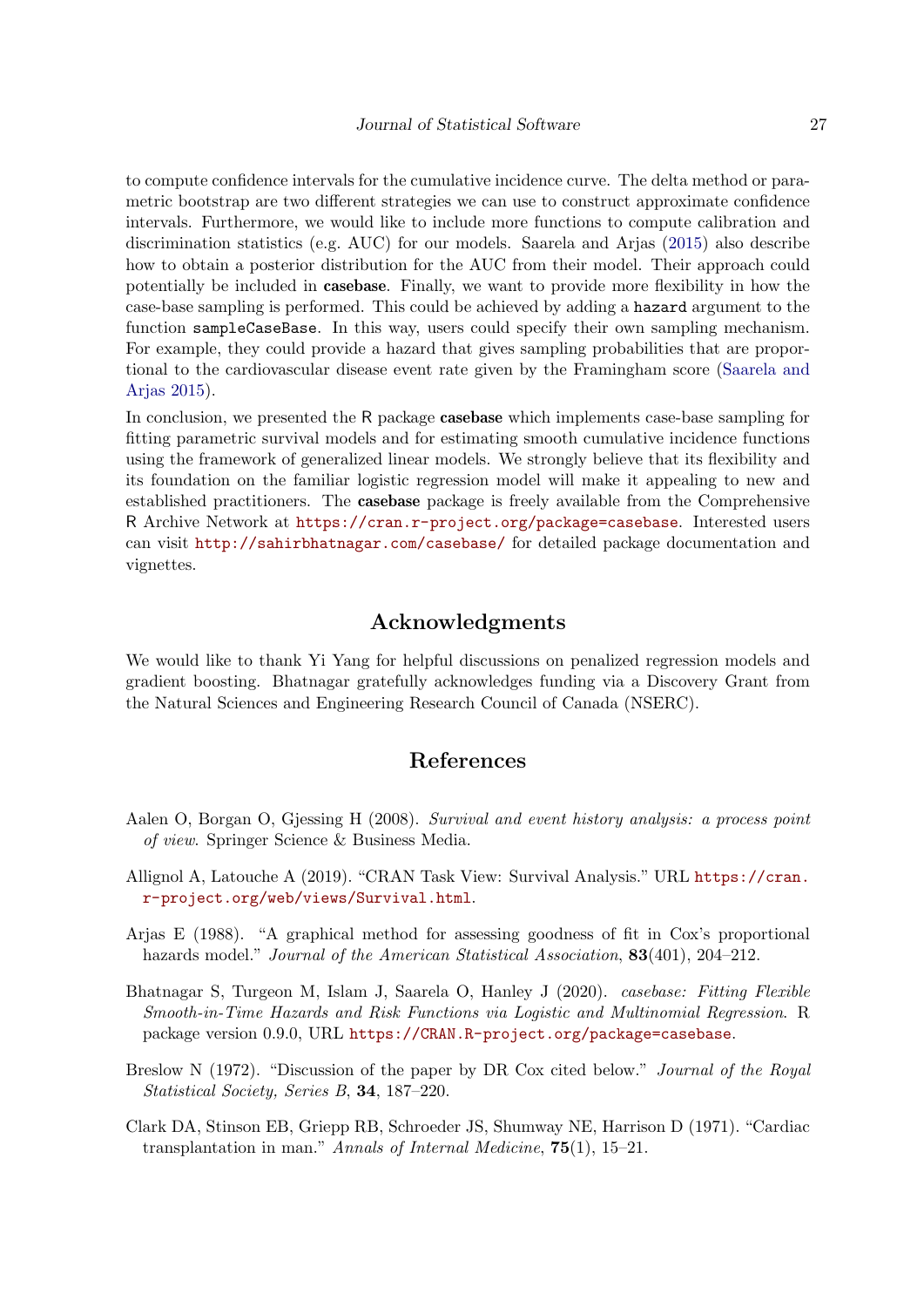- <span id="page-27-4"></span>Clements M, Liu XR, Lambert P, Jakobsen LH, Gasparini A, Smyth G, Alken P, Wood S, Ulerich R (2019). "Smooth Survival Models, Including Generalized Survival Models [R package rstpm2 version 1.5.1]." URL [https://cran.r-project.org/web/packages/](https://cran.r-project.org/web/packages/rstpm2/index.html) [rstpm2/index.html](https://cran.r-project.org/web/packages/rstpm2/index.html).
- <span id="page-27-0"></span>Cox DR (1972). "Regression models and life-tables." Journal of the Royal Statistical Society: Series B (Methodological), 34(2), 187–202.
- <span id="page-27-14"></span>Crowley J, Hu M (1977). "Covariance analysis of heart transplant survival data." Journal of the American Statistical Association, 72(357), 27–36.
- <span id="page-27-7"></span>Fine JP, Gray RJ (1999). "A proportional hazards model for the subdistribution of a competing risk." Journal of the American statistical association, 94(446), 496–509.
- <span id="page-27-8"></span>Friedman J, Hastie T, Tibshirani R (2010). "Regularization Paths for Generalized Linear Models via Coordinate Descent." Journal of Statistical Software, 33(1). ISSN 1548-7660. [doi:10.18637/jss.v033.i01](https://doi.org/10.18637/jss.v033.i01).
- <span id="page-27-6"></span>Gerds TA, Blanche P, Mortersen R, Tollenaar N, Mogensen UB, Ozenne B (2019). "Risk Regression Models and Prediction Scores for Survival Analysis with Competing Risks [R package riskRegression version 2019.11.03]." URL [https://CRAN.R-project.org/package=](https://CRAN.R-project.org/package=riskRegression) [riskRegression](https://CRAN.R-project.org/package=riskRegression).
- <span id="page-27-5"></span>Goeman JJ (2010). "L1 penalized estimation in the Cox proportional hazards model." Biometrical Journal,  $(52)$ ,  $-14$ .
- <span id="page-27-13"></span>Graf E, Schmoor C, Sauerbrei W, Schumacher M (1999). "Assessment and comparison of prognostic classification schemes for survival data." Statistics in medicine, 18(17-18), 2529– 2545.
- <span id="page-27-10"></span>Hanley JA (2010). "Mortality reductions produced by sustained prostate cancer screening have been underestimated." Journal of Medical Screening, 17(3), 147-151.
- <span id="page-27-1"></span>Hanley JA, Miettinen OS (2009). "Fitting smooth-in-time prognostic risk functions via logistic regression." The International Journal of Biostatistics, 5(1).
- <span id="page-27-12"></span>Harrell F (2020). "SupportDesc < Main < Vanderbilt Biostatistics Wiki." URL [http://](http://biostat.mc.vanderbilt.edu/wiki/Main/SupportDesc) [biostat.mc.vanderbilt.edu/wiki/Main/SupportDesc](http://biostat.mc.vanderbilt.edu/wiki/Main/SupportDesc).
- <span id="page-27-9"></span>Hastie T, Tibshirani R (1987). "Generalized additive models: some applications." Journal of the American Statistical Association, 82(398), 371–386.
- <span id="page-27-3"></span>Jackson C (2016). "flexsurv: A Platform for Parametric Survival Modeling in R." Journal of Statistical Software, 70(8), 1–33. [doi:10.18637/jss.v070.i08](https://doi.org/10.18637/jss.v070.i08).
- <span id="page-27-2"></span>Kalbfleisch JD, Prentice RL (2011). The statistical analysis of failure time data, volume 360. John Wiley & Sons.
- <span id="page-27-11"></span>Knaus WA, Harrell FE, Lynn J, Goldman L, Phillips RS, Connors AF, Dawson NV, Fulkerson WJ, Califf RM, Desbiens N, et al. (1995). "The SUPPORT prognostic model: objective estimates of survival for seriously ill hospitalized adults." Annals of internal medicine, 122(3), 191–203.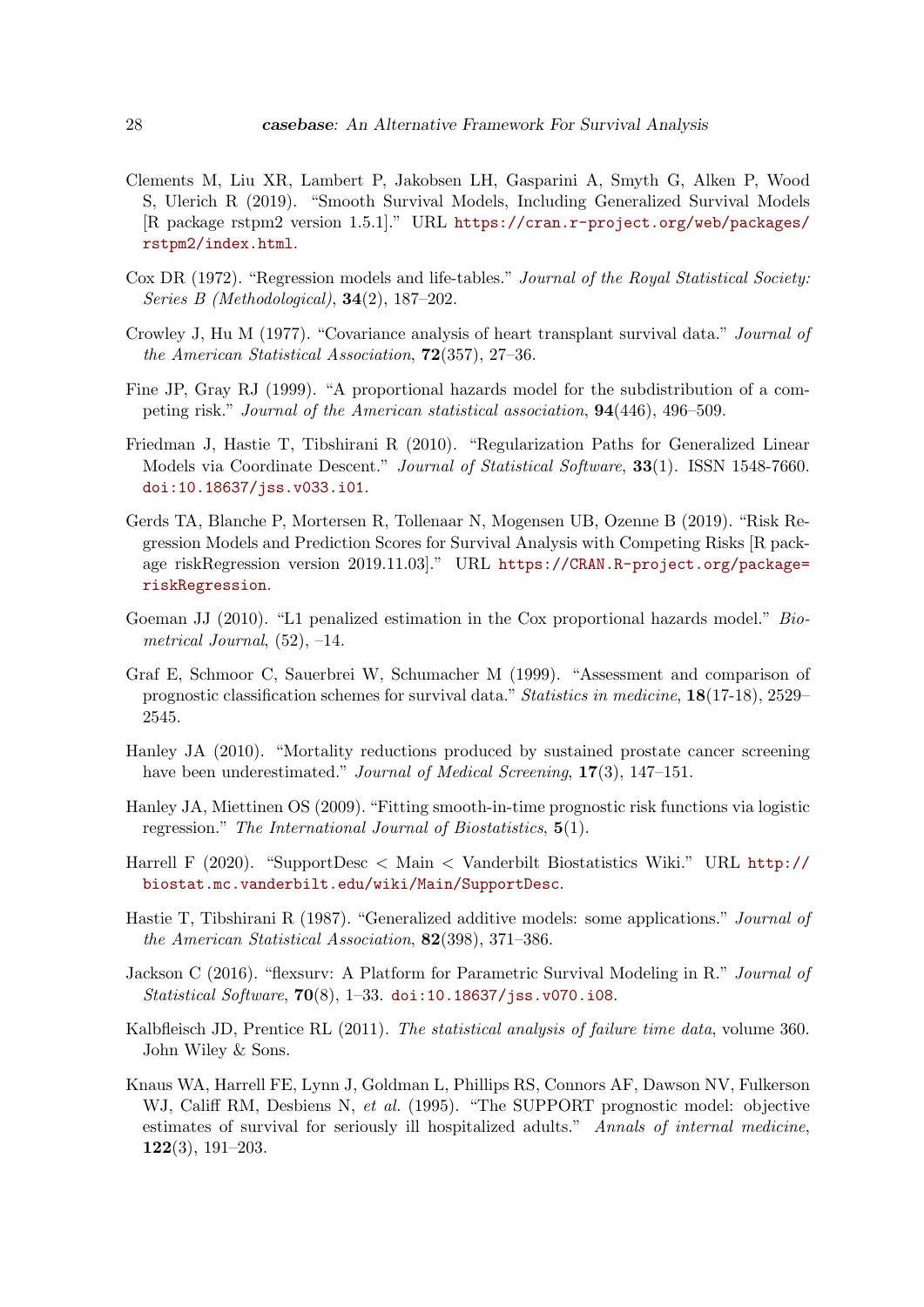- <span id="page-28-12"></span>Liu Z, Rich B, Hanley JA (2014). "Recovering the raw data behind a non-parametric survival curve." Systematic reviews, 3(1), 151.
- <span id="page-28-3"></span>Mahani A, Sharabiani M (2019). "Bayesian, and Non-Bayesian, Cause-Specific Competing-Risk Analysis for Parametric and Nonparametric Survival Functions: The R Package CFC." Journal of Statistical Software, Articles,  $89(9)$ , 1–29. ISSN 1548-7660. [doi:10.18637/jss.](https://doi.org/10.18637/jss.v089.i09) [v089.i09](https://doi.org/10.18637/jss.v089.i09). URL <https://www.jstatsoft.org/v089/i09>.
- <span id="page-28-8"></span>Park MY, Hastie T (2018). "Package glmpath." URL [https://CRAN.R-project.org/](https://CRAN.R-project.org/package=glmpath) [package=glmpath](https://CRAN.R-project.org/package=glmpath).
- <span id="page-28-9"></span>Perperoglou A (2015). "Package CoxRidge." URL [https://CRAN.R-project.org/package=](https://CRAN.R-project.org/package=CoxRidge) [CoxRidge](https://CRAN.R-project.org/package=CoxRidge).
- <span id="page-28-0"></span>R Core Team (2020). R: A Language and Environment for Statistical Computing. R Foundation for Statistical Computing, Vienna, Austria. URL <https://www.R-project.org/>.
- <span id="page-28-2"></span>Saarela O (2016). "A case-base sampling method for estimating recurrent event intensities." Lifetime data analysis,  $22(4)$ , 589–605.
- <span id="page-28-1"></span>Saarela O, Arjas E (2015). "Non-parametric Bayesian Hazard Regression for Chronic Disease Risk Assessment." Scandinavian Journal of Statistics, 42(2), 609–626.
- <span id="page-28-15"></span>Saarela O, Hanley JA (2015). "Case-base methods for studying vaccination safety." Biometrics,  $71(1)$ ,  $42-52$ .
- <span id="page-28-5"></span>Scheike TH, Holst KK, Hjelmborg JB (2014). "Estimating twin concordance for bivariate competing risks twin data." Statistics in medicine, 33(7), 1193–1204.
- <span id="page-28-14"></span>Scheike TH, Zhang MJ (2011). "Analyzing Competing Risk Data Using the R timereg Package." Journal of Statistical Software,  $38(2)$ , 1–15. URL [http://www.jstatsoft.org/v38/](http://www.jstatsoft.org/v38/i02/) [i02/](http://www.jstatsoft.org/v38/i02/).
- <span id="page-28-11"></span>Schröder FH, Hugosson J, Roobol MJ, Tammela TL, Ciatto S, Nelen V, Kwiatkowski M, Lujan M, Lilja H, Zappa M, et al. (2009). "Screening and prostate-cancer mortality in a randomized European study." New England Journal of Medicine, 360(13), 1320–1328.
- <span id="page-28-13"></span>Scrucca L, Santucci A, Aversa F (2010). "Regression modeling of competing risk using R: an in depth guide for clinicians." Bone marrow transplantation, 45(9), 1388.
- <span id="page-28-7"></span>Simon N, Friedman J, Hastie T, Tibshirani R (2011). "Regularization Paths for Cox's Proportional Hazards Model via Coordinate Descent." Journal of Statistical Software, 39(5), 1–13. URL <http://www.jstatsoft.org/v39/i05/>.
- <span id="page-28-6"></span>Therneau TM (2015). A Package for Survival Analysis in S. Version 2.38, URL [https:](https://CRAN.R-project.org/package=survival) [//CRAN.R-project.org/package=survival](https://CRAN.R-project.org/package=survival).
- <span id="page-28-4"></span>Touraine C, Gerds TA, Joly P (2017). "SmoothHazard: An R Package for Fitting Regression Models to Interval-Censored Observations of Illness-Death Models." Journal of Statistical Software,  $79(7)$ , 1-22. [doi:10.18637/jss.v079.i07](https://doi.org/10.18637/jss.v079.i07).
- <span id="page-28-10"></span>Wickham H (2016). *ggplot2: Elegant Graphics for Data Analysis*. Springer-Verlag New York. ISBN 978-3-319-24277-4. URL <https://ggplot2.tidyverse.org>.